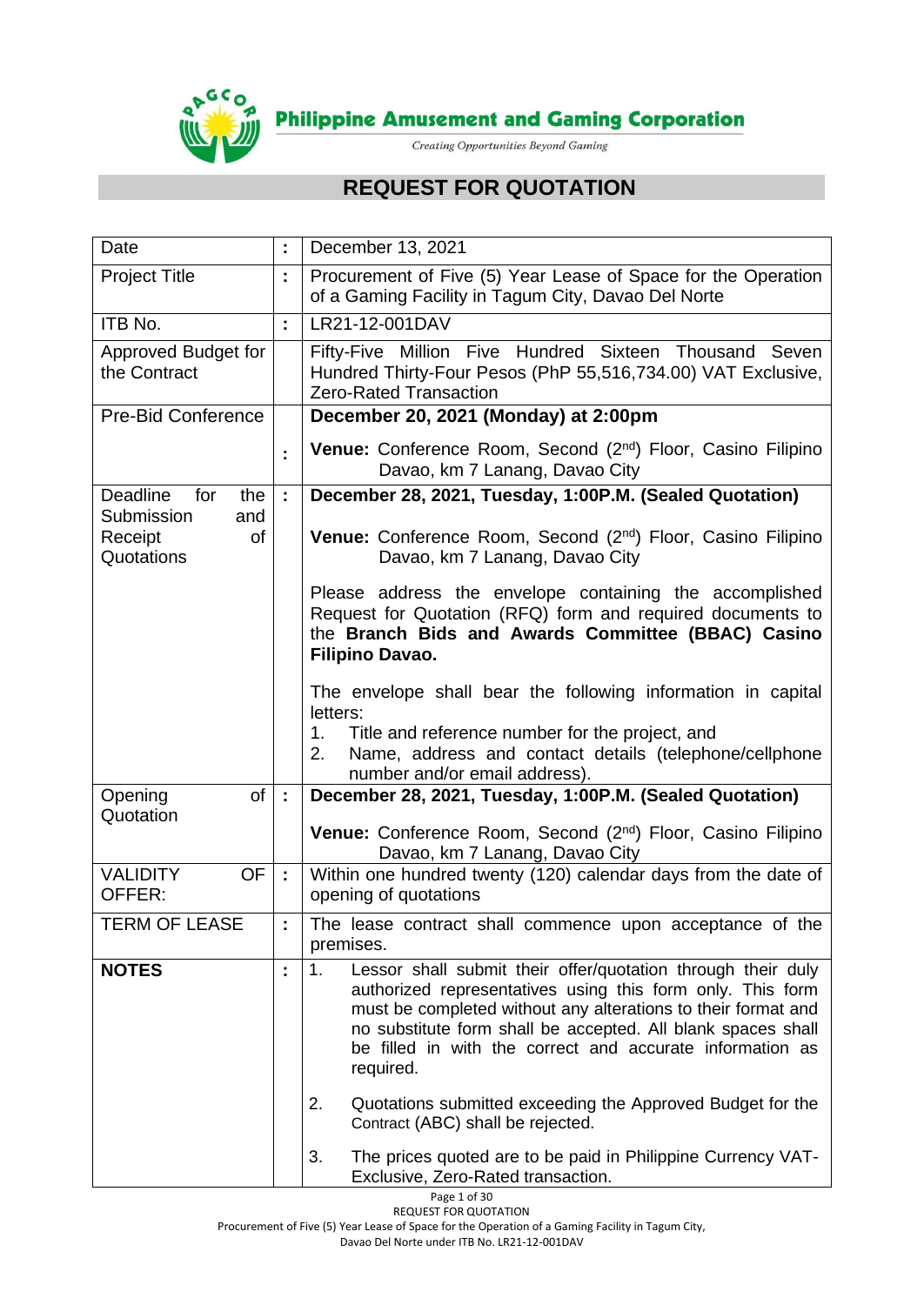|                                       |                                                  | 4.             | All prices quoted are subject to all Philippine Tax Statutes,<br>but should be VAT-Exclusive, Zero-Rated Transaction.                                                                                                                                                                                                                                                                                                                                                                         |  |
|---------------------------------------|--------------------------------------------------|----------------|-----------------------------------------------------------------------------------------------------------------------------------------------------------------------------------------------------------------------------------------------------------------------------------------------------------------------------------------------------------------------------------------------------------------------------------------------------------------------------------------------|--|
|                                       | 5.<br>figures, the amount in words will prevail. |                | For the purpose of standardization of offers/quotations, this<br>RFQ Form will prevail over all kinds and forms of quotation. In<br>case of price discrepancy over the amounts in words and in                                                                                                                                                                                                                                                                                                |  |
|                                       |                                                  | 6.             | Award of contract shall be made to the lowest calculated<br>quotation which complies with the minimum technical<br>specifications and other terms and conditions stated in the<br>contract of lease.                                                                                                                                                                                                                                                                                          |  |
|                                       |                                                  | 7 <sub>1</sub> | Any interlineations, erasures or overwriting shall be valid only<br>if they are signed or initiated by you or any of your duly<br>authorized representative/s.                                                                                                                                                                                                                                                                                                                                |  |
|                                       |                                                  | 8.             | PAGCOR shall have the right to inspect and/or to test the real<br>property to confirm their conformity to the technical<br>specifications.                                                                                                                                                                                                                                                                                                                                                    |  |
| <b>Tie-Breaking</b><br><b>Methods</b> | t,                                               |                | In accordance with Government Procurement Policy Board (GPPB)<br>Circular 06-2005 - Tie-Breaking Method, the BAC 1 shall use a<br>non-discretionary and non-discriminatory measure based on sheer<br>luck or chance, which is "DRAW LOTS," in the event that two or<br>more Lessors have been post-qualified and determined as the<br>Lessor having the Lowest Calculated Responsive Quotation<br>(LCRQ) to determine the final Lessor having the LCRQ, based on<br>the following procedures: |  |
|                                       |                                                  | a.             | In alphabetical order, the Lessors having the LCRQ shall<br>pick one rolled paper.                                                                                                                                                                                                                                                                                                                                                                                                            |  |
|                                       |                                                  | b.             | The lucky Lessor who would pick the paper with a<br>"CONGRATULATIONS" remark shall be declared as the<br>final Lessor having the LCRQ and recommended for award<br>of the contract.                                                                                                                                                                                                                                                                                                           |  |

Sir/Madame:

In accordance with the Technical Specifications, Scope of Work and General Conditions for the aforementioned project stated herewith, kindly fill up and submit your lowest proposal.

For any inquiries or clarifications, please contact Procurement Section (PS) at tel. no. (082) 234-9399 local 162 and look for Ms. Dara Villalobos.

Thank you.

**SGD REGINA C. LEMANA Chairperson** Branch Bids and Awards Committee (BBAC) Casino Filipino Davao

> Page 2 of 30 REQUEST FOR QUOTATION Procurement of Five (5) Year Lease of Space for the Operation of a Gaming Facility in Tagum City, Davao Del Norte under ITB No. LR21-12-001DAV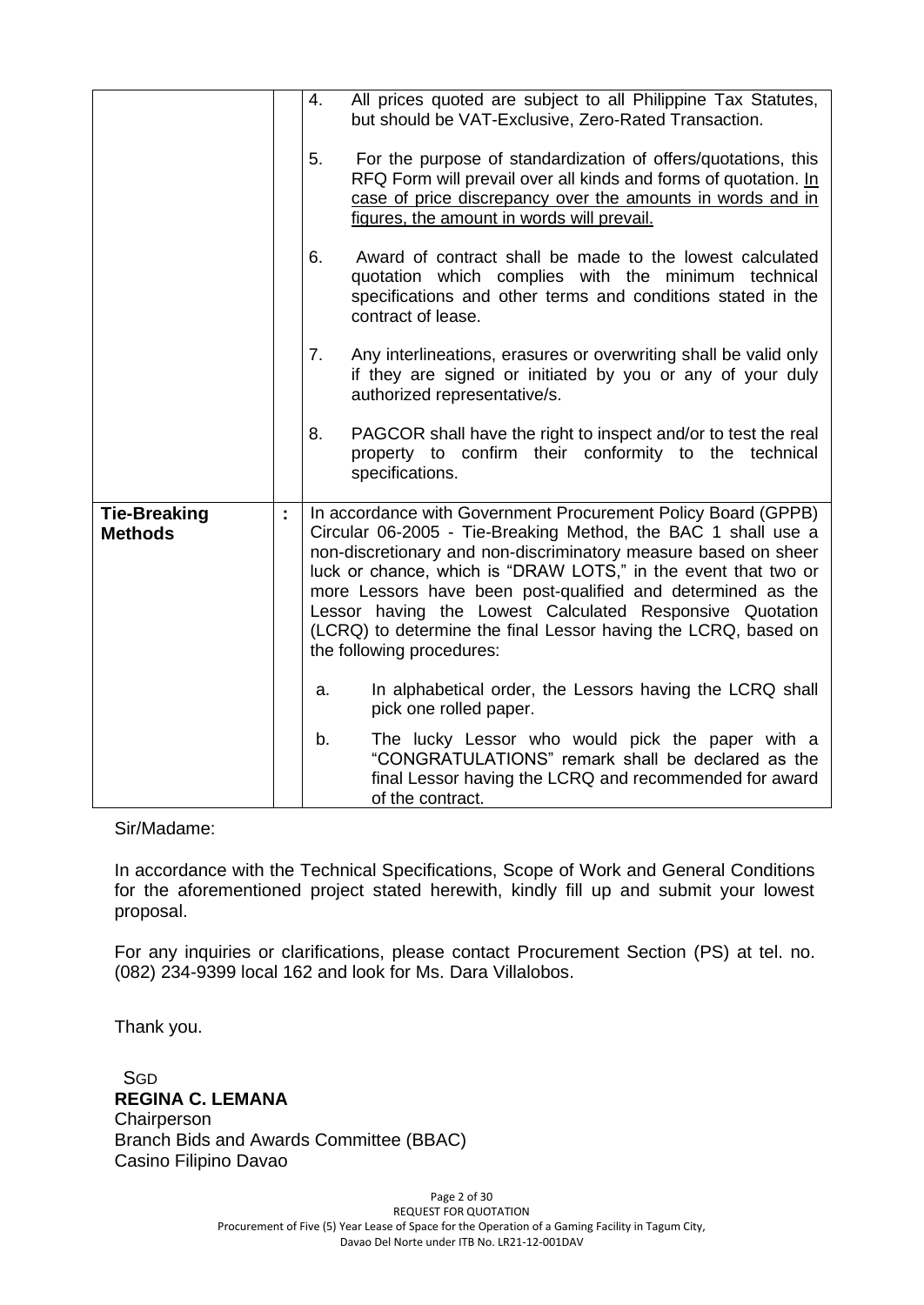Dear Ms. Lemana:

In accordance with your request, following is our proposal for your requirement:

| <b>Description of Requirement</b>                                                                                                                                                                                                                                                                                                                                                      | <b>Offered Technical Proposal</b><br>Please fill up with either:<br>"Comply" or "Not Comply" |
|----------------------------------------------------------------------------------------------------------------------------------------------------------------------------------------------------------------------------------------------------------------------------------------------------------------------------------------------------------------------------------------|----------------------------------------------------------------------------------------------|
| Procurement of Five (5) Year Lease of Space for the Operation of a Gaming Facility in Tagum<br>City, Davao Del Norte                                                                                                                                                                                                                                                                   |                                                                                              |
| <b>TECHNICAL SPECIFICATIONS/SCOPE OF WORK</b>                                                                                                                                                                                                                                                                                                                                          |                                                                                              |
| <b>Contract of Lease:</b>                                                                                                                                                                                                                                                                                                                                                              |                                                                                              |
| The lease contract shall commence upon acceptance of the<br>premises. It shall be for a period of five (5) years.                                                                                                                                                                                                                                                                      |                                                                                              |
| <b>Casino Premises:</b><br>Serviceable area of approximately one thousand fifty square<br>meters (1,050 sqm), excluding common lobby, stairs, fire exit<br>hall, generator set and Air Handling unit areas and other                                                                                                                                                                   | (Indicate "Comply" or "Not<br><b>Comply" and Actual Lease</b><br><b>Area and Location)</b>   |
| common areas.                                                                                                                                                                                                                                                                                                                                                                          | <b>ACTUAL LEASE AREA:</b><br>SQ.M                                                            |
|                                                                                                                                                                                                                                                                                                                                                                                        | <b>LOCATION:</b>                                                                             |
|                                                                                                                                                                                                                                                                                                                                                                                        |                                                                                              |
|                                                                                                                                                                                                                                                                                                                                                                                        |                                                                                              |
| <b>LOCATION, NEIGHBORHOOD, AND DENSITY OF HUMAN TRAFFIC</b><br>L.                                                                                                                                                                                                                                                                                                                      |                                                                                              |
| Located within the commercial district of Apokon, Tagum City                                                                                                                                                                                                                                                                                                                           |                                                                                              |
| A. Accessibility                                                                                                                                                                                                                                                                                                                                                                       |                                                                                              |
| 1. Surrounding area must be secure, peaceful and should<br>accessible<br>to<br>the<br>following<br>and<br>law<br>be<br>near<br>enforcement/support agencies and amenities:<br>a. Accessible to police<br>b. Fire Station<br>c. Government<br>Private<br>hospitals/Emergency<br>or<br><b>Rescue Units</b><br>d. Food establishments within the proximity of the<br>property<br>e. Banks |                                                                                              |
| 2. The Location, Neighborhood, Real Estate and Free<br>Services and Facilities should pass the Table of Rating<br>Factors for Lease of Space for a Gaming Facility<br><b>ANNEX "A"</b>                                                                                                                                                                                                 |                                                                                              |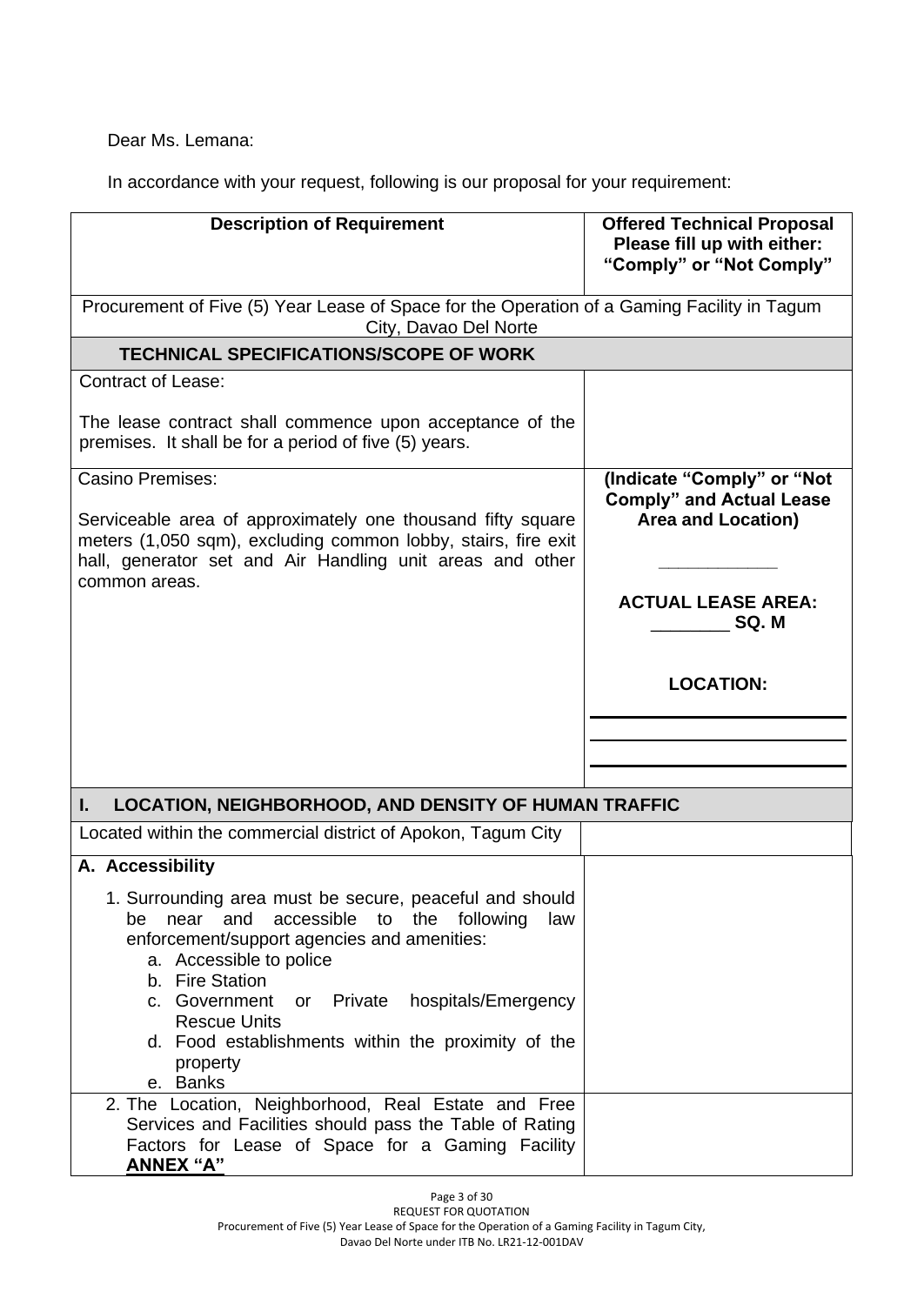| <b>Proximity.</b> More than 200 meters radial distance from schools<br>and places of worship at the time of publication of the<br>Instruction to Bidders (ITB)                                                                                                                                                                                                                                                                                                                                  |  |
|-------------------------------------------------------------------------------------------------------------------------------------------------------------------------------------------------------------------------------------------------------------------------------------------------------------------------------------------------------------------------------------------------------------------------------------------------------------------------------------------------|--|
| <b>B. Topography and Drainage</b><br>The property shall be in an area that is not prone to<br>flooding.                                                                                                                                                                                                                                                                                                                                                                                         |  |
| <b>C. Parking Space</b><br>The Lessor shall provide PAGCOR at least thirty (30)<br>parking slots free of charge.                                                                                                                                                                                                                                                                                                                                                                                |  |
| <b>D. Economic Potential</b><br>The property must be located in a commercial / business<br>district.                                                                                                                                                                                                                                                                                                                                                                                            |  |
| E. Land Classification utilization and assessment<br>The real property for purposes of assessment shall be<br>classified as commercial or mixed use.                                                                                                                                                                                                                                                                                                                                            |  |
| <b>NEIGHBORHOOD DATA</b><br>Ш.                                                                                                                                                                                                                                                                                                                                                                                                                                                                  |  |
| <b>Sanitation Condition</b><br>А.<br>The property must be located in a sanitary<br>1)<br>environment. It must have proper garbage facilities.<br>2) In accordance with the Local Government Unit's<br>Guidelines/ Ordinance on handling of garbage.                                                                                                                                                                                                                                             |  |
| <b>Property utilization</b><br>В.<br>Property must be intended for commercial use appropriate<br>for hotel or casino operations.                                                                                                                                                                                                                                                                                                                                                                |  |
| <b>Police and Fire Station</b><br>C.<br>The property must be located within five (5) kilometer<br>radius from police and fire stations.                                                                                                                                                                                                                                                                                                                                                         |  |
| <b>Cafeterias</b><br>D.<br>Food establishments within the proximity of the property.                                                                                                                                                                                                                                                                                                                                                                                                            |  |
| <b>Banking/Postal</b><br>Е.<br>The property must have adequate Banks and financial<br>institutions, which offer ATM services and postal/ telecom<br>services within close proximity.                                                                                                                                                                                                                                                                                                            |  |
| <b>REAL ESTATE</b><br>III.                                                                                                                                                                                                                                                                                                                                                                                                                                                                      |  |
| <b>Structural Condition</b><br>А.<br>The building is designed in compliance with the National<br>Building code of the Philippines and National Structural<br><b>of</b><br>the<br>Philippines<br>with<br>Code<br>structural<br>a<br>stability/guarantee certificate duly signed and sealed by a<br>certified Association of Structural Engineers of the<br>Philippines (ASEP) Structural Engineer or Philippine<br>Institute of Civil Engineers (PICE) Specialist for Structural<br>Engineering. |  |
| <b>Functionality</b><br>В.                                                                                                                                                                                                                                                                                                                                                                                                                                                                      |  |
| 1. Room Arrangement<br>The room lay-out must conform to site's operational<br>requirements<br>2. Circulation (Air)                                                                                                                                                                                                                                                                                                                                                                              |  |
| The area is with high ceilings. Compliant to the                                                                                                                                                                                                                                                                                                                                                                                                                                                |  |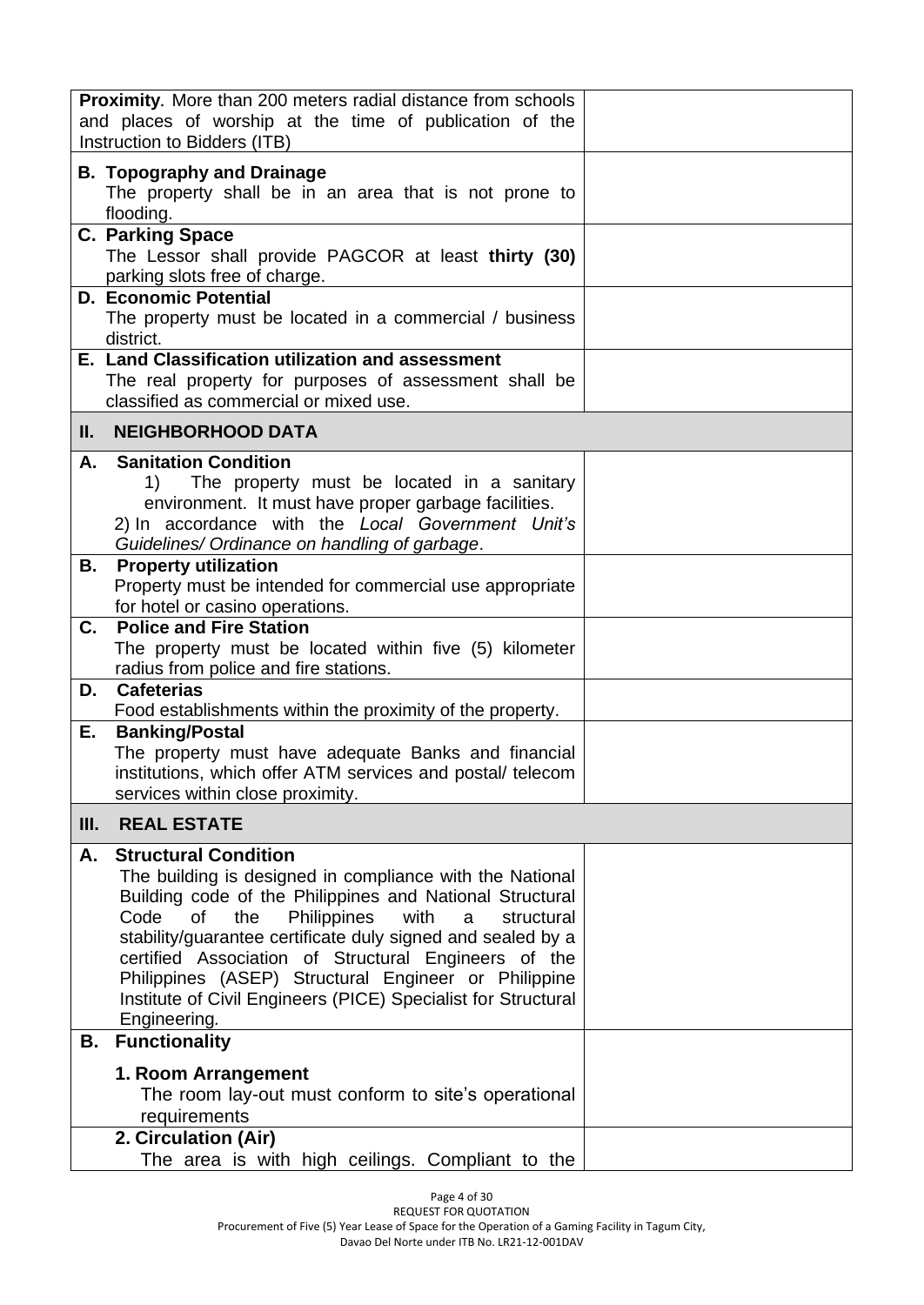| PAGCOR's standard requirements.                                                            |  |
|--------------------------------------------------------------------------------------------|--|
| 3. Light and Ventilation                                                                   |  |
| The building's common areas must have proper                                               |  |
| lighting and ventilation system.                                                           |  |
| <b>4. Space Requirements</b>                                                               |  |
| The building's leasable space must be adequate for                                         |  |
| PAGCOR's area requirement of approximately one                                             |  |
| thousand fifty (1,050) square meters of air                                                |  |
| conditioned space.                                                                         |  |
| IV.<br><b>VENUE FACILITIES AND AMENITIES</b>                                               |  |
| <b>Casino Premises</b><br>Α.                                                               |  |
| 1) Approximately 1,050 square meters<br>air-<br>(sqm)                                      |  |
| conditioned space                                                                          |  |
| 2) Located at the ground floor                                                             |  |
| 3) Must have water supply and toilet, lighting system, fire<br>escapes and fire equipment. |  |
| 4) Construction finishes must comply with general                                          |  |
| specifications in ANNEX "C"                                                                |  |
| V.<br><b>Building Structure and Facilities</b>                                             |  |
| 1) Ceiling height - Must have height clearance of at least                                 |  |
| three (3) meters from finished floor line to finished                                      |  |
| ceiling line for gaming and slot machine areas,                                            |  |
| minimum of 2.6 meters for server room, 2.4 meters for                                      |  |
| offices.                                                                                   |  |
| 2) Structural Stability - The structure must be structurally                               |  |
| sound to carry the dead and live loads (including safety                                   |  |
| factor) requirements of the casino including but not                                       |  |
| limited to UPS, Slot Machines, Gaming Furniture and<br>other Equipment.                    |  |
| 3) Means of Egress:                                                                        |  |
| a. Provision/ construction of a minimum of two (2) fire                                    |  |
| exits with the following provision:                                                        |  |
| I. Panic fire resistive door with emergency door                                           |  |
| alarm device;                                                                              |  |
| II. Installation of illuminated / glow in the dark exit                                    |  |
| signs and directional arrows leading to fire                                               |  |
| exits;                                                                                     |  |
| III. All fire exits must conform with standards in                                         |  |
| accordance with the provisions of R.A. 9514                                                |  |
| "Fire Code of the Philippines of 2008" and its                                             |  |
| implementing Rules and Regulations.                                                        |  |
| b. Provision of roll-up door in all egress/ingress of the<br>casino.                       |  |
| 4) The main control panel of the FDAS should be installed                                  |  |
| at the Security Office.                                                                    |  |
|                                                                                            |  |
| The Lessor shall provide the necessary technical and<br>5)                                 |  |
| user's orientation to the Security and maintenance                                         |  |
| personnel on the operation and basic maintenance of                                        |  |
| the installed FDAS free of charge.                                                         |  |
|                                                                                            |  |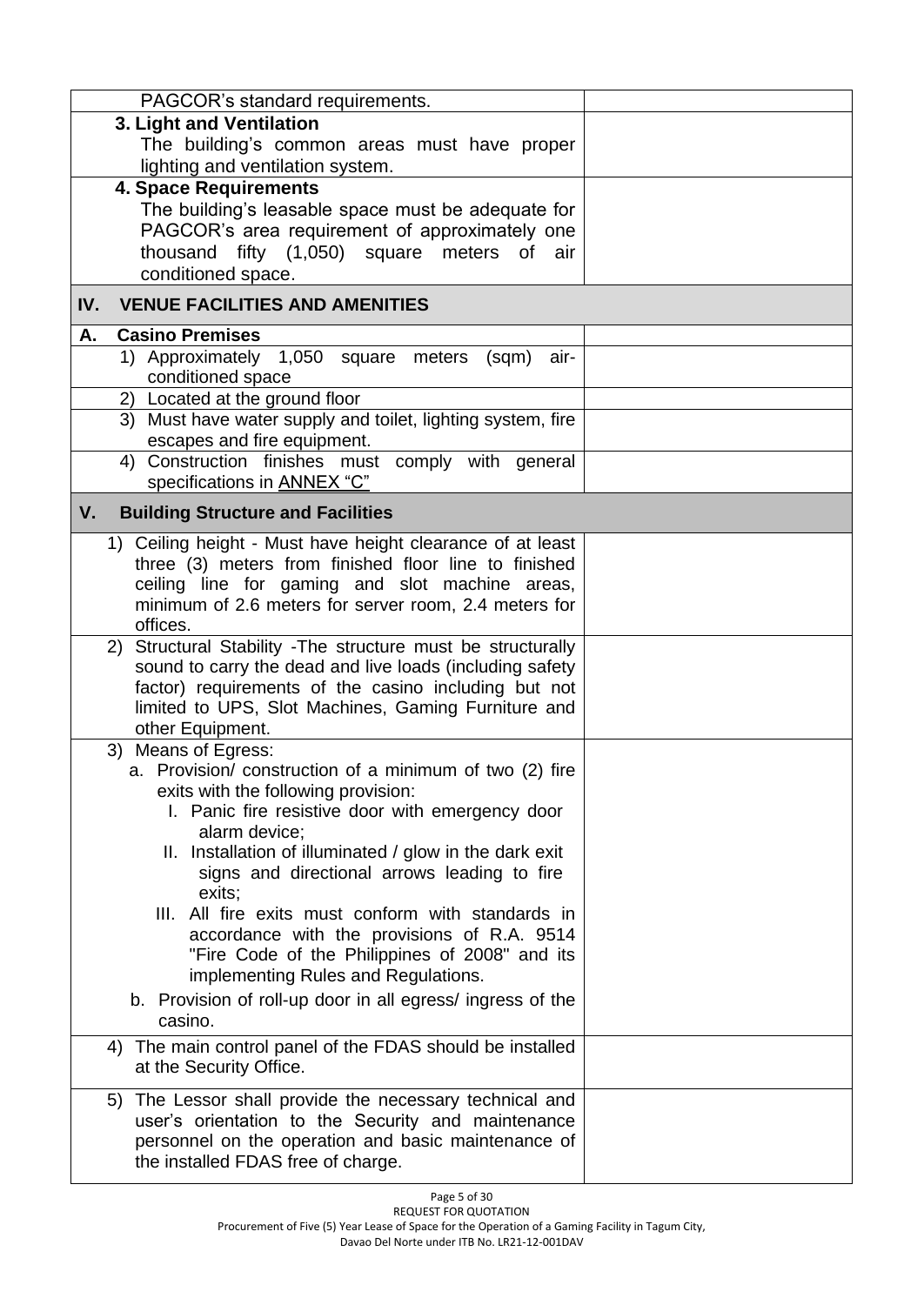| 6) Fire protection and Suppression system (Fire Detection<br>and Alarm system (FDAS) and Sprinkler System)<br>should be provided, maintained and repaired by the<br>Lessor including fire alarm, control panel, detectors/<br>sensors, fire hoses and its parts and services.                                                                                                                                                                                                                                                                                                                                                                                                                                                                                                                                                                                                                                        |    |
|----------------------------------------------------------------------------------------------------------------------------------------------------------------------------------------------------------------------------------------------------------------------------------------------------------------------------------------------------------------------------------------------------------------------------------------------------------------------------------------------------------------------------------------------------------------------------------------------------------------------------------------------------------------------------------------------------------------------------------------------------------------------------------------------------------------------------------------------------------------------------------------------------------------------|----|
| 7) Fire Protection and Suppression System:<br>a. As required, all Casino and Slot Machine Arcade<br>Buildings shall conform to the latest edition of the<br>Fire Code of the Philippines.<br>b. Gaming areas and offices shall be provided with<br>automatic fire type/Automatic Sprinkler System,<br>approved by the Bureau of Fire Protection<br>c. Slot Machine area should have at least six (6)<br>ceiling type sprinkler loaded with Hydrofluorocarbon<br>(HFC).<br>d. Fire Detection and Alarm system. The fire alarm<br>control panel or annunciator should be installed at<br>the Security Office to monitor suspicious fire<br>situation in the building 24/7.<br>e. The Casino Area shall be provided with Fire<br>Detection and Alarms System using addressable<br>type smoke and heat detectors, manual pull<br>stations with either alarm bell, horn or strobe,<br>according to Fire Safety Standards. |    |
| 8) Air-conditioning System<br>a. The total tonnage capacity for the entire air-<br>conditioning system must conform to the total<br>demand based on the total cooling load and floor<br>space when facility is 100% operational.<br>b. The Lessor shall provide an energy-efficient (i.e.,<br>reduced power consumption) air conditioning<br>system.<br>c. All air-conditioning equipment must meet the<br>minimum efficiency requirement of the Government<br>and/or PSVARE<br>d. All duct works shall be made of galvanized iron (GI)<br>sheet and/or flexible aluminum duct with minimum<br>thickness<br>and construction<br>as<br>required                                                                                                                                                                                                                                                                       | by |
| applicable code under SMACNA.<br>e. Air ducts must be made of galvanized sheet steel<br>gauge 20 or complying with ASTM A 527, lock<br>forming quality.<br>Provide condensate drain piping PVC Sch. 40 and<br>f.<br>size to liberally dispose of the condensate to the                                                                                                                                                                                                                                                                                                                                                                                                                                                                                                                                                                                                                                               |    |
| nearest floor drain.<br>g. The standard ambient room temperature at peak<br>hours is 21 to 23 degrees centigrade and without<br>direct airflow on players and employees.<br>h. Ventilation and indoor Air Quality shall conform to                                                                                                                                                                                                                                                                                                                                                                                                                                                                                                                                                                                                                                                                                   |    |
| ASHRAE Standard 62-2001 providing the minimum<br>required ventilation not to exceed 100ppm of CO2<br>at any time.                                                                                                                                                                                                                                                                                                                                                                                                                                                                                                                                                                                                                                                                                                                                                                                                    |    |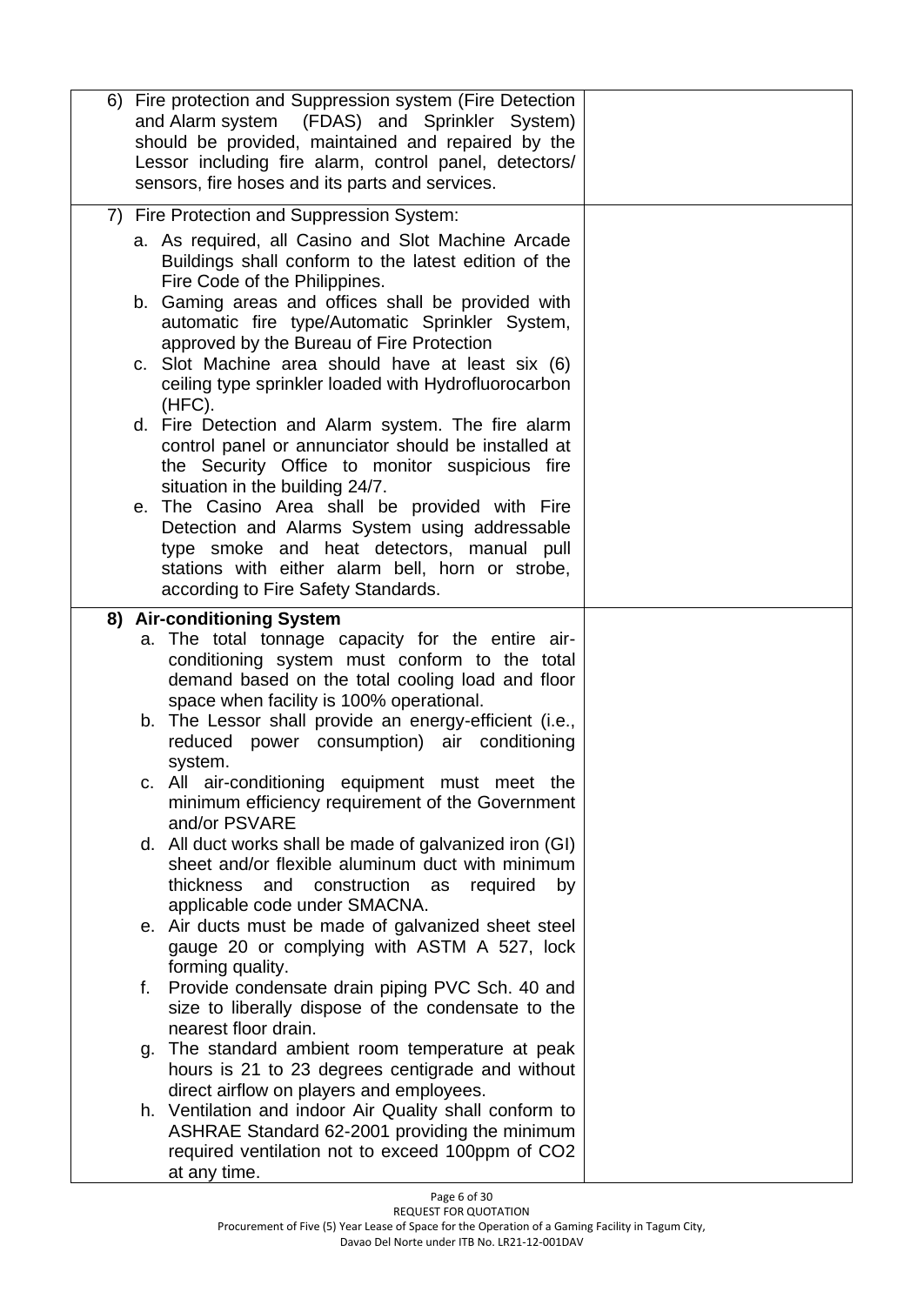| i.<br>The Lessor should have regular preventive<br>maintenance on the Air Conditioning Units.<br>shoulder<br>Lessor<br>should<br><b>The</b><br>the<br>repair,<br>j.<br>replacement of defective parts their air-conditioning<br>system                                                                                                                                                                                                                                                                                                                                                                                                                                                                                                                                                                                                                                                                                                               |  |
|------------------------------------------------------------------------------------------------------------------------------------------------------------------------------------------------------------------------------------------------------------------------------------------------------------------------------------------------------------------------------------------------------------------------------------------------------------------------------------------------------------------------------------------------------------------------------------------------------------------------------------------------------------------------------------------------------------------------------------------------------------------------------------------------------------------------------------------------------------------------------------------------------------------------------------------------------|--|
| 9) Backup Air-Conditioning System<br>a) The lessor shall provide one (1) appropriate backup<br>air-conditioning system with required cooling<br>temperature for CCTV room, Server room and UPS<br>room.                                                                                                                                                                                                                                                                                                                                                                                                                                                                                                                                                                                                                                                                                                                                              |  |
| 10) The lessor shall provide the Employees' Lounge /<br>Cafeteria                                                                                                                                                                                                                                                                                                                                                                                                                                                                                                                                                                                                                                                                                                                                                                                                                                                                                    |  |
| 11) Generator Set                                                                                                                                                                                                                                                                                                                                                                                                                                                                                                                                                                                                                                                                                                                                                                                                                                                                                                                                    |  |
| a. Standby diesel electric generator set, exclusively<br>for PAGCOR use with Automatic Transfer Switch<br>(ATS) and with required load capacity of the facility.<br>b. Factory built-in programmable microprocessor<br>control panel with LCD display.<br>c. Complete with Manual Transfer Switch (In case of<br>ATS malfunction).<br>d. Engine exhaust must be directed to the outside<br>through a properly designated exhaust system that<br>does not create excessive back pressure on the<br>engine.<br>e. Provide fresh air inlet ventilator to the outside or at<br>least an opening to another part of the building<br>through which the required amount of air can enter.<br>f. The lessor<br>should<br>have<br>annual preventive<br>maintenance for Generator<br>g. The lessor should shoulder the repair, replacement<br>of defective parts of Generator Set.<br>The lessor should have a valid Generator Permit<br>to Operate from DENR. |  |
| <b>VI. ADDITIONAL TERMS AND CONDITIONS</b>                                                                                                                                                                                                                                                                                                                                                                                                                                                                                                                                                                                                                                                                                                                                                                                                                                                                                                           |  |
| The Location, Neighborhood, Real Estate and Free<br>Α.<br>Services and Facilities should pass the Table of Rating<br>Factors for Lease of Space for a Gaming Facility.                                                                                                                                                                                                                                                                                                                                                                                                                                                                                                                                                                                                                                                                                                                                                                               |  |
| Daily Garbage Collection. The Lessor shall be responsible<br>В.<br>for the daily collection/ disposal of garbage/ hazardous<br>waste materials.                                                                                                                                                                                                                                                                                                                                                                                                                                                                                                                                                                                                                                                                                                                                                                                                      |  |
| C.<br>Food & Beverage<br>A. The Lessor or its designated concessionaire shall<br>operate and supply its own VIP snack and beverage<br>bar within the casino premises.                                                                                                                                                                                                                                                                                                                                                                                                                                                                                                                                                                                                                                                                                                                                                                                |  |
| The Lessor or its designated concessionaire shall operate<br>D.<br>and supply food and beverage requirements of PAGCOR<br>employees' cafeteria.                                                                                                                                                                                                                                                                                                                                                                                                                                                                                                                                                                                                                                                                                                                                                                                                      |  |

Page 7 of 30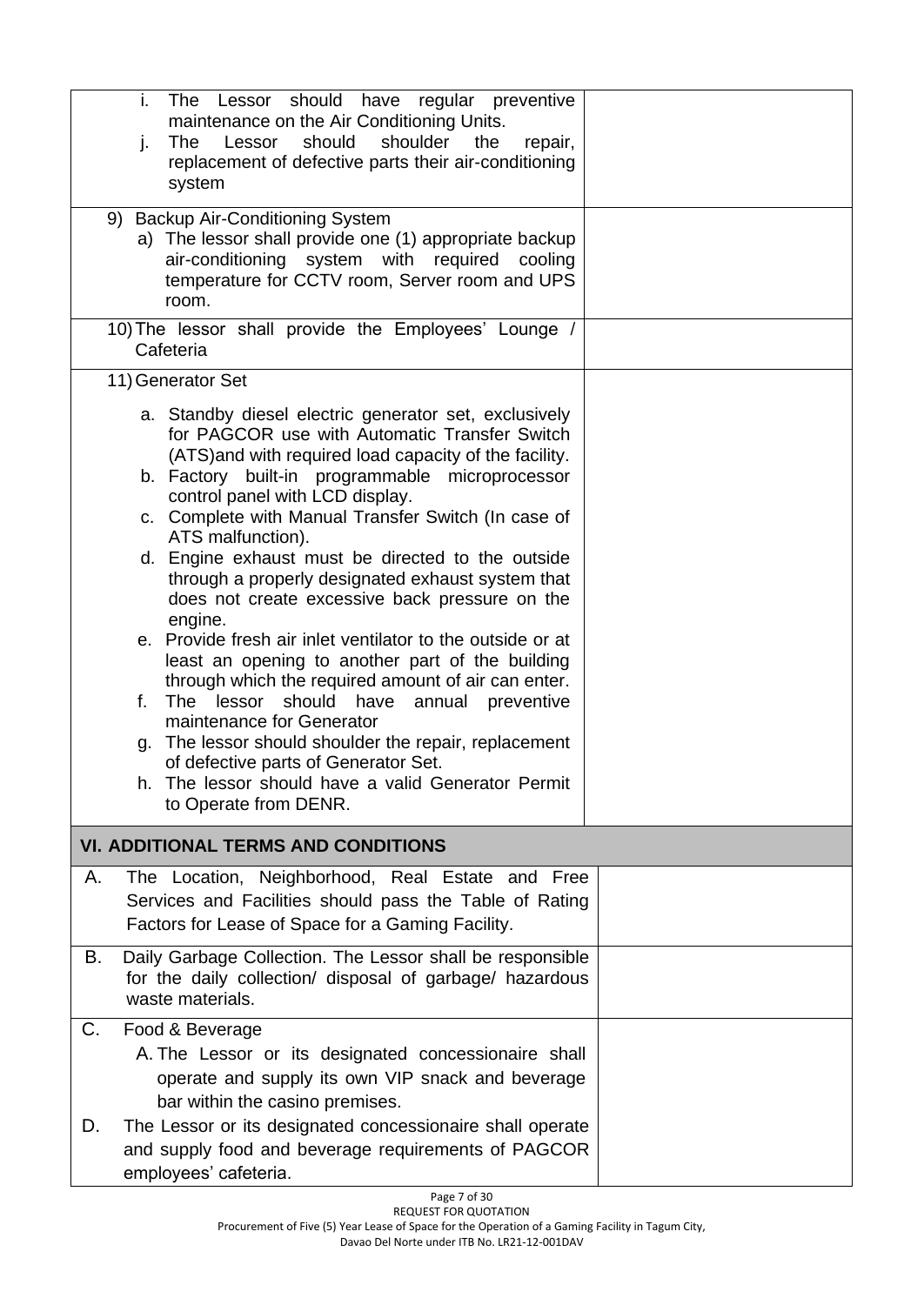| Ε. | Air-conditioning System                                                                                                                                                                                                                                                                                                             |  |
|----|-------------------------------------------------------------------------------------------------------------------------------------------------------------------------------------------------------------------------------------------------------------------------------------------------------------------------------------|--|
|    | a. In case the room temperature goes beyond the<br>required limit of twenty-two (22) degrees Celsius<br>(22°C) but not exceeding twenty-four (24) degrees<br>Celsius (24°C), Lessor should make the necessary<br>correction on the air-conditioning system within<br>seventy-two (72) hours from time of notification by<br>PAGCOR. |  |
|    | b. After lapse of the time given by PAGCOR to bring<br>back the defective equipment into satisfactory working<br>condition, PAGCOR shall apply a Five Thousand<br>Pesos (Php 5,000.00) penalty per day. If prescribed<br>temperature is maintained in spite of defective units,<br>no penalty shall be charged.                     |  |
| F. | Access for persons with disability shall be in accordance<br>with the Accessibility Law (BP 344)                                                                                                                                                                                                                                    |  |
| G. | Refurbishing and Repair                                                                                                                                                                                                                                                                                                             |  |
|    | The Lessor should conduct refurbishing and repair works<br>of all casino premises. Will be done phase by phase in<br>order not to hamper casino operations.                                                                                                                                                                         |  |
|    | a) Repair/ Replacement of defective floor tiles of<br>customer comfort room.<br>b) Repair of customers and employees toilets including<br>replacement of plumbing and toilet fixtures.<br>c) The lessor shall conduct repair of casino roofing.                                                                                     |  |
| Η. | Refurbishing and Rehabilitation of Electro/ Mechanical<br>Equipment<br>The lessor will perform complete upgrade, additional<br>installation, rehabilitation and replacement (if necessary) of<br>the following. Said works to be done phase by phase in<br>order not to hamper casino operations.                                   |  |
|    | a) Rehabilitation / Repair of Generator Set<br>b) Upgrade of Fire protection and suppression system<br>(FDAS, Control Panel, Smoke Sensor, Sprinkler<br>System, Fire Hoses)<br>c) Rehabilitation/ Replacement of Air Conditioning<br>System.                                                                                        |  |
| I. | Annual Submission of Government Legal Permits (if<br>applicable)<br>Fire Safety Inspection Certificate (FSIC)<br>а.<br><b>Annual Building Inspection Certificate</b><br>b.<br><b>Sanitary Permit</b><br>c.<br><b>Bacteriological Test</b><br>d.<br>e. Generator Permit to Operate from DENR                                         |  |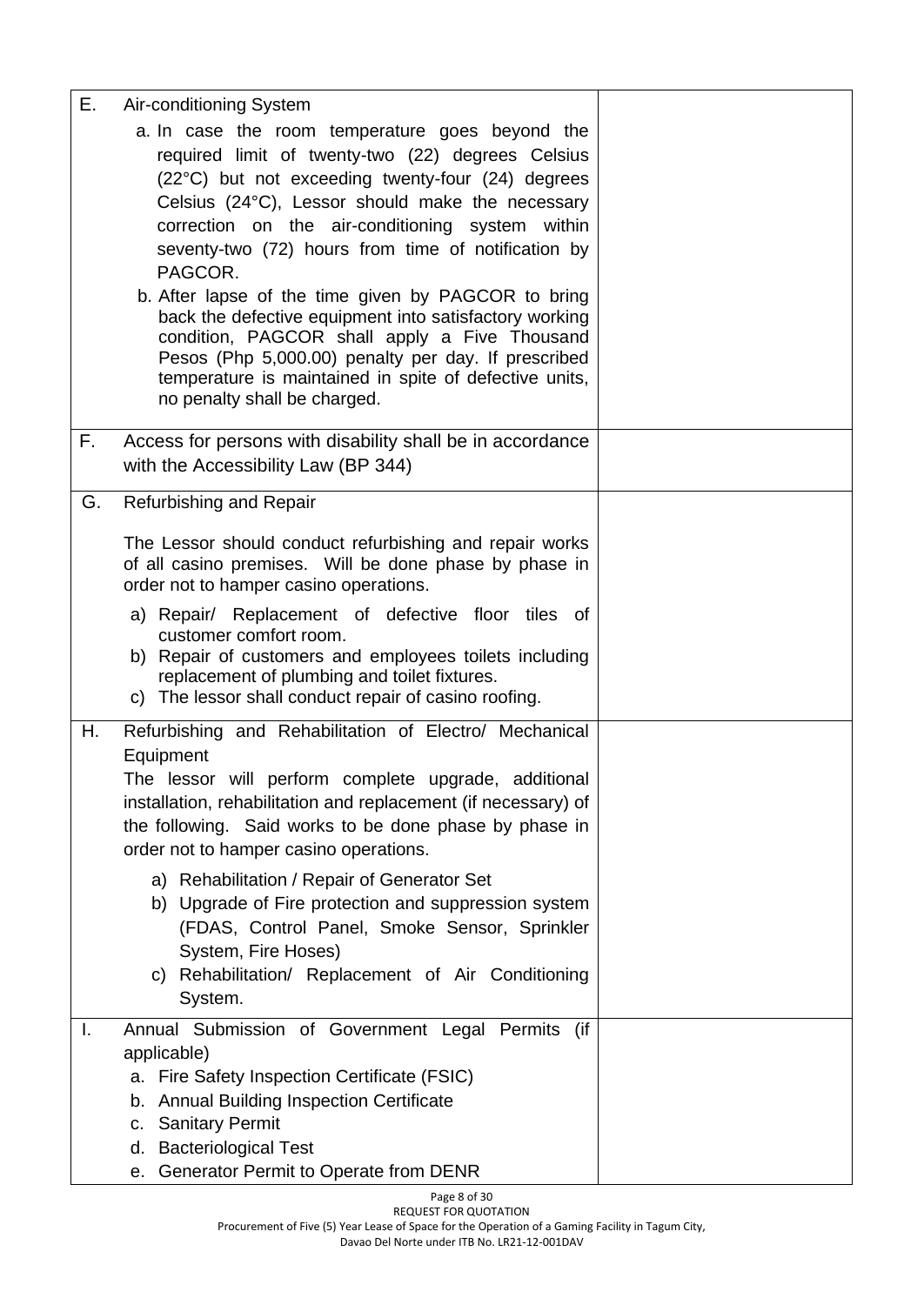|    | <b>Structural Stability Certificate</b><br>f.                                                                                                                                                                                                                                                                                                                                                                                                                                                                                                                                                                                                                                                                                                                                                                                                                                                                                                                                                                                                                                                    |  |
|----|--------------------------------------------------------------------------------------------------------------------------------------------------------------------------------------------------------------------------------------------------------------------------------------------------------------------------------------------------------------------------------------------------------------------------------------------------------------------------------------------------------------------------------------------------------------------------------------------------------------------------------------------------------------------------------------------------------------------------------------------------------------------------------------------------------------------------------------------------------------------------------------------------------------------------------------------------------------------------------------------------------------------------------------------------------------------------------------------------|--|
| J. | Concierge (with Casino Host Cubicle)<br>a) Hotel should have at least ten (10) rooms and should<br>provide one (1) daily complimentary room.                                                                                                                                                                                                                                                                                                                                                                                                                                                                                                                                                                                                                                                                                                                                                                                                                                                                                                                                                     |  |
| Κ. | <b>Repairs of Equipment</b>                                                                                                                                                                                                                                                                                                                                                                                                                                                                                                                                                                                                                                                                                                                                                                                                                                                                                                                                                                                                                                                                      |  |
|    | 1. Ordinary and minor repairs on the lease premises and<br>provided equipment shall be undertaken by and for the<br>account of the LESSEE.<br>2. Major and extraordinary repairs including those related<br>to structural integrity of the leased premises and<br>provided equipment undertaken by and at the expense<br>of the LESSOR; provided the LESSEE is not at fault or<br>negligent.<br>3. Major repairs are those costing at least Ten Thousand<br>Pesos (PhP 10,000.00) per incident, while ordinary and<br>minor repairs are those costing below Ten Thousand<br>Pesos (PhP 10,000.00).<br>4. Notwithstanding the foregoing, the LESSOR shall<br>undertake for its own account all repairs and preventive<br>maintenance of the major extraordinary repairs, as<br>defined above, major structural and roof repairs<br>including dmages due to fortuitous events, during the<br>effectivity of the lease; provided the LESSEE is not at<br>fault or negligent. The LESSOR shall complete such<br>and<br>preventive<br>repairs<br>maintenance<br>within<br>a<br>reasonable time frame. |  |
|    | <b>VII. PENALTIES</b>                                                                                                                                                                                                                                                                                                                                                                                                                                                                                                                                                                                                                                                                                                                                                                                                                                                                                                                                                                                                                                                                            |  |
|    | PAGCOR shall impose penalty as detailed below:                                                                                                                                                                                                                                                                                                                                                                                                                                                                                                                                                                                                                                                                                                                                                                                                                                                                                                                                                                                                                                                   |  |
|    | a. Lessor shall be given seventy-two (72) hours, after receipt<br>of written notification to show proof of action such as order<br>of parts and actual repair being done.<br>b. With such proof of action, PAGCOR shall evaluate the<br>time to be given to the lessor to bring back the defective<br>equipment into satisfactory working condition.<br>c. After lapse of the time given by PAGCOR to bring back the<br>defective equipment into satisfactory working condition,<br>Five<br>PAGCOR<br>shall<br>apply<br>$\mathsf{a}$<br>Thousand<br>Pesos<br>(PhP5,000.00) penalty per day for each item listed above<br>to be deducted from the succeeding monthly share/s of the<br>lessor.<br>d. The penalty shall however be weighed on the basis that it                                                                                                                                                                                                                                                                                                                                    |  |
|    | can only be applied to defective equipment that is caused<br>by natural wear and tear or factory defective spare parts.<br>Wrong, improper or abused usage, including unauthorized                                                                                                                                                                                                                                                                                                                                                                                                                                                                                                                                                                                                                                                                                                                                                                                                                                                                                                               |  |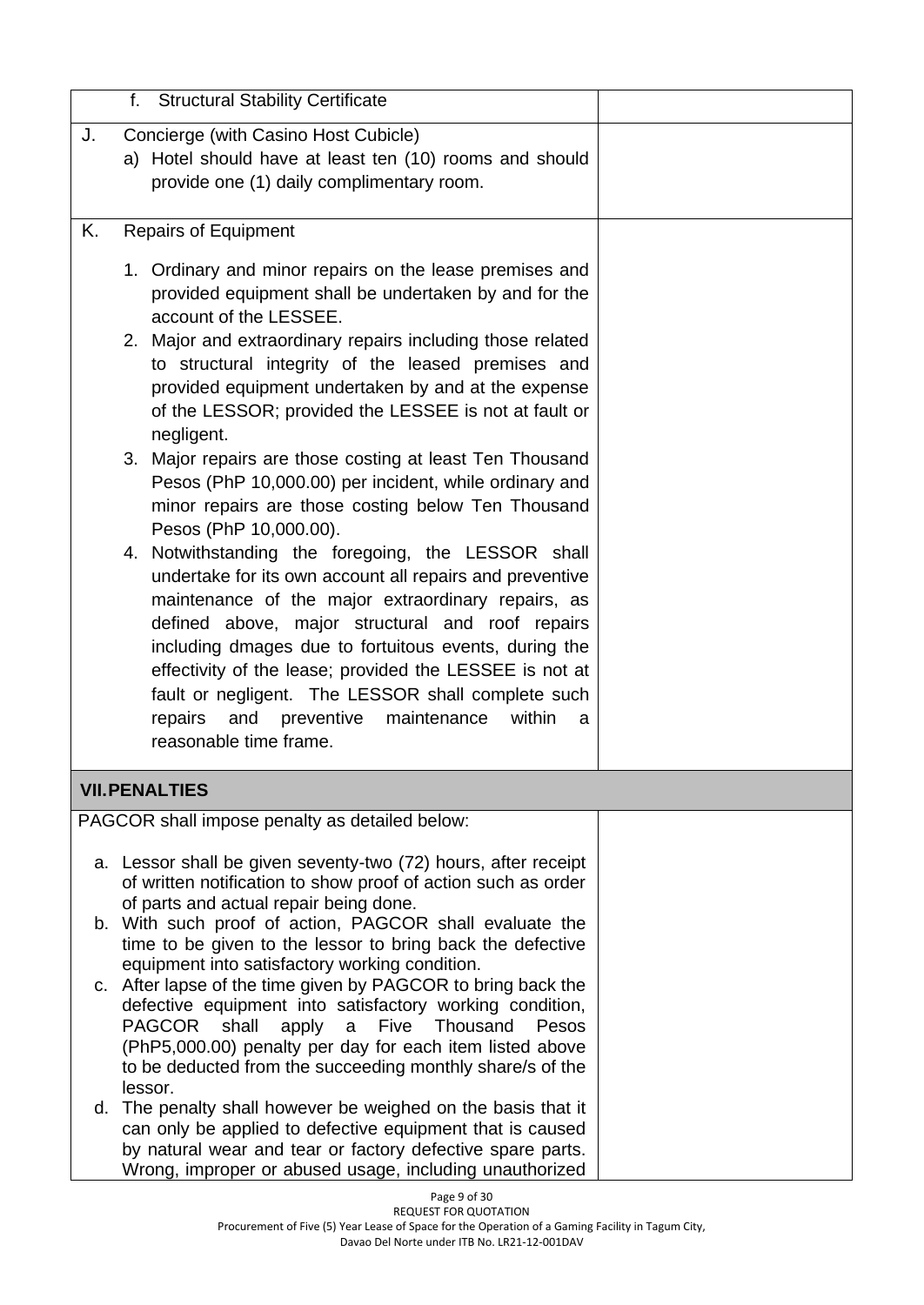| tampering of equipment and parts may constitute a<br>mutually agreed shared responsibilities.                                                                                                                                                                                                                                                                                                                                 |  |
|-------------------------------------------------------------------------------------------------------------------------------------------------------------------------------------------------------------------------------------------------------------------------------------------------------------------------------------------------------------------------------------------------------------------------------|--|
| <b>VIII. ADDITIONAL REQUIREMENTS</b>                                                                                                                                                                                                                                                                                                                                                                                          |  |
| A. The lessor shall submit the following documents:                                                                                                                                                                                                                                                                                                                                                                           |  |
| 1. Valid Business permit<br>2. Latest Income Tax Returns (ITR)<br>3.<br>Secretary's Certificate<br>4. Floor Layout Plan<br>Structural Stability Certificate Structural stability /<br>5.<br>quarantee certificate duly signed and sealed by a<br>certified ASEP Structural Engineer or PICE<br>Specialist for Structural Engineering.<br>6. Fire Safety Inspection Certificate (FSIC)<br>7. Permit to Operate (PTO) of Genset |  |
| <b>B.</b> The lessor shall submit the following documents:                                                                                                                                                                                                                                                                                                                                                                    |  |
| AS BUILT Civil, Electrical and Mechanical plans 20" x 30"<br>tracing paper / blueprint and in electronic format (dwg<br>and pdf) signed by duly licensed engineer.                                                                                                                                                                                                                                                            |  |

## **ANNEX "A"**

# **TABLE OF RATING FACTORSFOR REAL PROPERTY**

|    | <b>RATING FACTORS</b>                      | WEIGHT (%)         | <b>RATING</b> |
|----|--------------------------------------------|--------------------|---------------|
|    |                                            |                    |               |
| L. | <b>Location and Site Condition (30%)</b>   |                    |               |
|    | 1. Accessibility                           | (35)               |               |
|    | 2. Topography and Drainage                 | (15)               |               |
|    | <b>Parking Space</b><br>3.                 | (25)               |               |
|    | 4. Economic Potential                      | (15)               |               |
|    | 5. Land Classification, utilization<br>and | (10)               |               |
|    | assessment                                 |                    |               |
|    |                                            | 100                |               |
| П. | <b>Neighborhood Data (20%)</b>             |                    |               |
|    | Sanitation and health condition            | (20)               |               |
|    | <b>Property Utilization</b><br>$\bullet$   | (20)               |               |
|    | Police and fire station<br>$\bullet$       | (20)               |               |
|    | Cafeterias<br>$\bullet$                    | (20)               |               |
|    | <b>Banking/Postal</b><br>$\bullet$         | (20)               |               |
|    |                                            | 100                |               |
| Ш. | Real Estate (40%)                          |                    |               |
|    | 1. Structural Condition                    | $\left( 40\right)$ |               |

Page 10 of 30 REQUEST FOR QUOTATION

Procurement of Five (5) Year Lease of Space for the Operation of a Gaming Facility in Tagum City,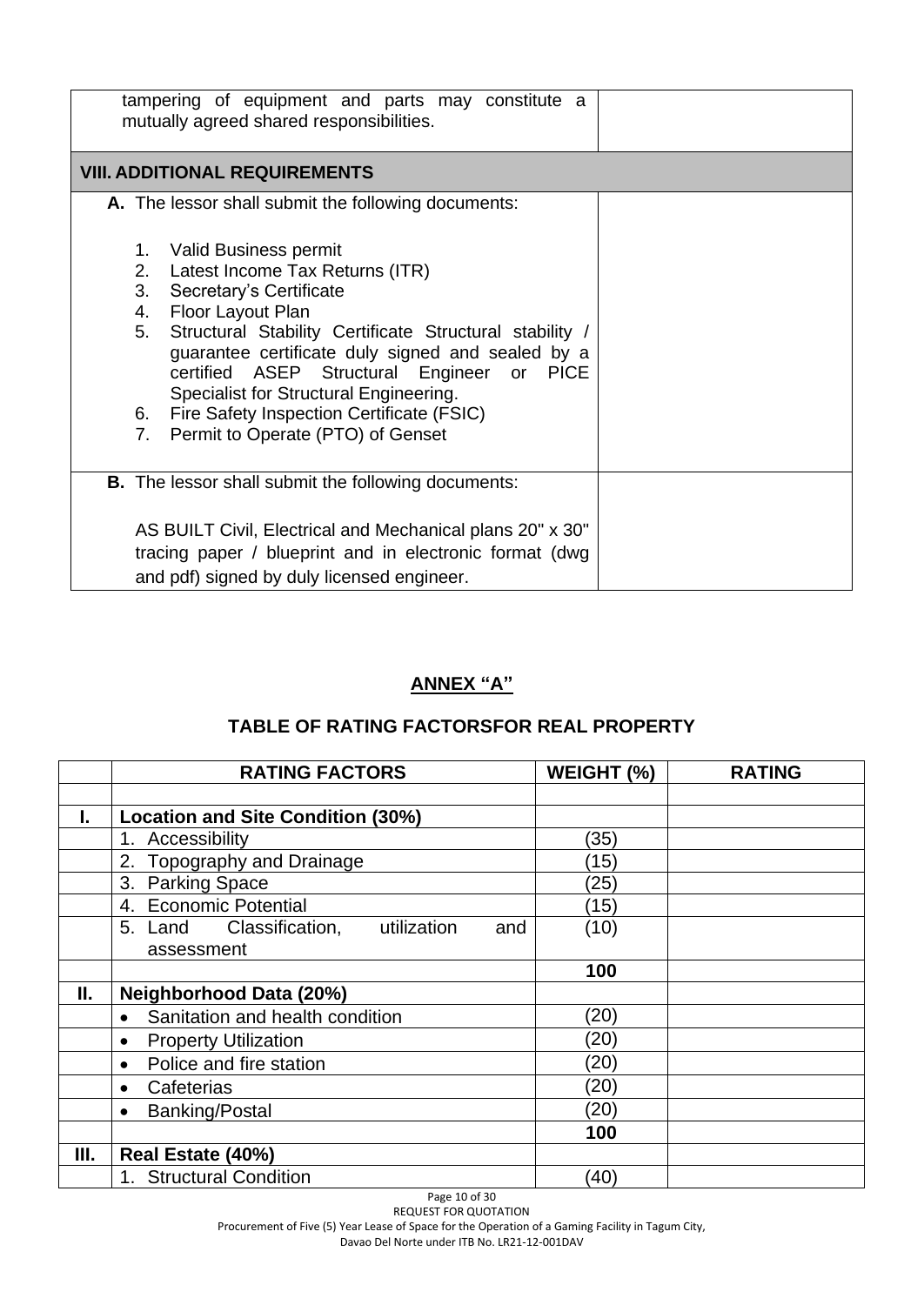|     | 2. Functionality                          |                   |  |
|-----|-------------------------------------------|-------------------|--|
|     | a. Room Arrangement                       | (6)               |  |
|     | b. Circulation                            | $\left[6\right]$  |  |
|     | c. Light and ventilation                  | $\left( 8\right)$ |  |
|     | d. Space requirements                     | (8)               |  |
|     | 3. Free Service and Facilities            |                   |  |
|     | a. Water supply and toilet                | (8)               |  |
|     | b. Lighting system                        | $\left(8\right)$  |  |
|     | c. Fire escapes                           | $\left(8\right)$  |  |
|     | d. Fire fighting system                   | (8)               |  |
|     |                                           | 100               |  |
| IV. | <b>Free Services and Facilities (10%)</b> |                   |  |
|     | 1. Back-up Power Supply                   | (25)              |  |
|     | 2. Air conditioning                       | (20)              |  |
|     | 3. Repair and Maintenance                 | (20)              |  |
|     | 4. Water and Light consumption            | (15)              |  |
|     | 5. Secured Parking Space                  | (20)              |  |
|     |                                           | 100               |  |

### **SUMMARY OF THE RATING FACTORS**

|      | <b>RATING FACTORS</b>               | WEIGHT (%) | <b>RATING</b> |
|------|-------------------------------------|------------|---------------|
|      | <b>Location and Site Condition</b>  | x.30       |               |
| ΙΙ.  | Neighborhood Data                   | x.20       |               |
| III. | <b>Real Estate</b>                  | x.40       |               |
| IV.  | <b>Free Services and Facilities</b> | x.10       |               |
|      | <b>FACTOR VALUE</b>                 |            |               |
|      | <b>PASSING RATE: 85%</b>            |            |               |

# **RATING FACTORS AND EVALUATION FOR OF GAMING FACILITY**

| <b>Rating Factors</b>             | Total<br>Weight | <b>Measurement</b><br>Criteria | <b>Rating Guide</b>                                                                          |
|-----------------------------------|-----------------|--------------------------------|----------------------------------------------------------------------------------------------|
| Location and site condition (30%) |                 |                                |                                                                                              |
|                                   |                 | 35                             | property is accessible along<br>The<br>the<br>main<br>thoroughfare by Public transportation. |
| Accessibility                     | 35              | 20                             | The property is accessible within 200 meters by<br>public transportation                     |
|                                   |                 | 10                             | The property is not accessible<br>public<br>by<br>transportation                             |
|                                   |                 | 15                             | With drainage system within the surrounding area                                             |
| 2.<br>Topography and Drainage     | 15              | 10                             | With drainage system 50 meters away from the<br>property                                     |
|                                   |                 | $\Omega$                       | No Drainage system                                                                           |
|                                   |                 | 25                             | Provided with parking space for PAGCOR use within<br>the property.                           |
| 3.<br><b>Parking Space</b>        | 25              | 15                             | Provided with parking space outside the property                                             |
|                                   |                 | 0                              | No Parking Space                                                                             |
| <b>Economic Potential</b><br>4.   | 15              | 15                             | The property is located w/in commercial area                                                 |

Page 11 of 30

REQUEST FOR QUOTATION Procurement of Five (5) Year Lease of Space for the Operation of a Gaming Facility in Tagum City,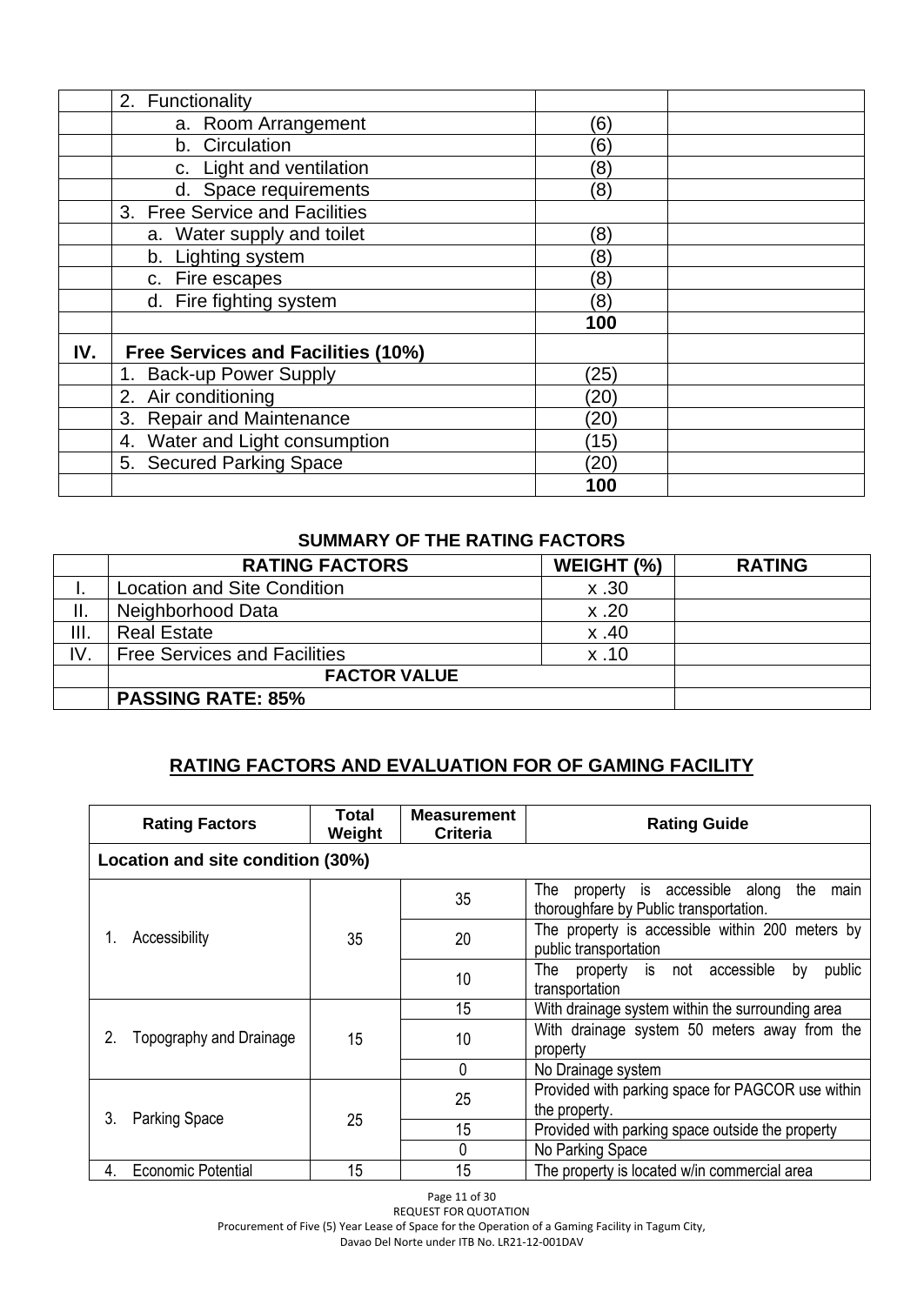|                            |    | The property is located w/in non-commercial area |
|----------------------------|----|--------------------------------------------------|
| Classification,<br>∟and    |    | Commercial                                       |
| utilization and assessment | 10 | Non-commercial                                   |

| Neighborhood data (20%)     |    |             |                                                                                                                                      |
|-----------------------------|----|-------------|--------------------------------------------------------------------------------------------------------------------------------------|
| 1. Sanitation and Health    |    | 20          | With ECC, HWID, and accredited solid and<br>hazardous waste hauler                                                                   |
| Condition                   | 20 | 10          | With ECC, HWID and non-accredited solid and<br>waste hauler                                                                          |
|                             |    | 0           | No ECC, HWID and hauler                                                                                                              |
|                             |    | 20          | The property is appropriate for casino operations<br>with sufficient office space, maintenance and<br>fabrication area.              |
| 2. Property Utilization     | 20 | 10          | The property is appropriate for casino operations<br>with limited office space and maintenance and<br>fabrication area               |
|                             |    | 0           | The property is not appropriate for casino operations<br>w/ no space for office and maintenance and<br>fabrication area              |
|                             |    | 20          | Police and fire station is within 0-5 km from the<br>property                                                                        |
| 3. Police and fire station  | 20 | 15          | Police and fire station is within 5-8 km from the<br>property                                                                        |
|                             |    | 10          | Police and fire station is within 8-10 km from the<br>property                                                                       |
|                             |    | 5           | Police and fire station is within 10-12 km from the<br>property                                                                      |
| 4. Cafeterias               | 20 | 20          | With food establishment w/in the proximity of the<br>property                                                                        |
|                             |    | $\mathbf 0$ | No Food establishment w/in the proximity of the<br>property.                                                                         |
| 5. Banking/Postal           | 20 | 20          | With banks and financial institutions and postal<br>services w/in the proximity of the property                                      |
|                             |    | 0           | No Banks and financial institutions and postal<br>services w/in the proximity of the property                                        |
| Real Estate (40%)           |    |             |                                                                                                                                      |
| Structural condition<br>1.  |    | 40          | The property is structurally sound certified by<br>structural engineer                                                               |
|                             | 40 | 0           | No certification from structural engineer that the<br>property is structurally sound                                                 |
| Functionality<br>2.         |    |             |                                                                                                                                      |
| Room arrangement<br>а.      | 6  | 6           | Within the minimum prescribed finishes of walls,<br>ceiling, floor, doors per PAGCOR requirements and<br>applicable codes/standards. |
|                             |    | 0           | Below minimum prescribed finishes of walls, ceiling,<br>floor, doors per PAGCOR requirements and<br>applicable codes / standards.    |
| Circulation<br>b.           | 6  | 6<br>0      | With mechanical and or natural ventilation<br>No ventilation                                                                         |
| Light and ventilation<br>c. | 8  | 8<br>0      | within 120-600 lux and 1000ppm $CO2$<br>More than 1000ppm CO <sub>2</sub>                                                            |
| d. Space requirement        | 8  | 8           | Within the PAGCOR minimum requirements and<br>applicable codes / standards                                                           |

Page 12 of 30 REQUEST FOR QUOTATION

Procurement of Five (5) Year Lease of Space for the Operation of a Gaming Facility in Tagum City,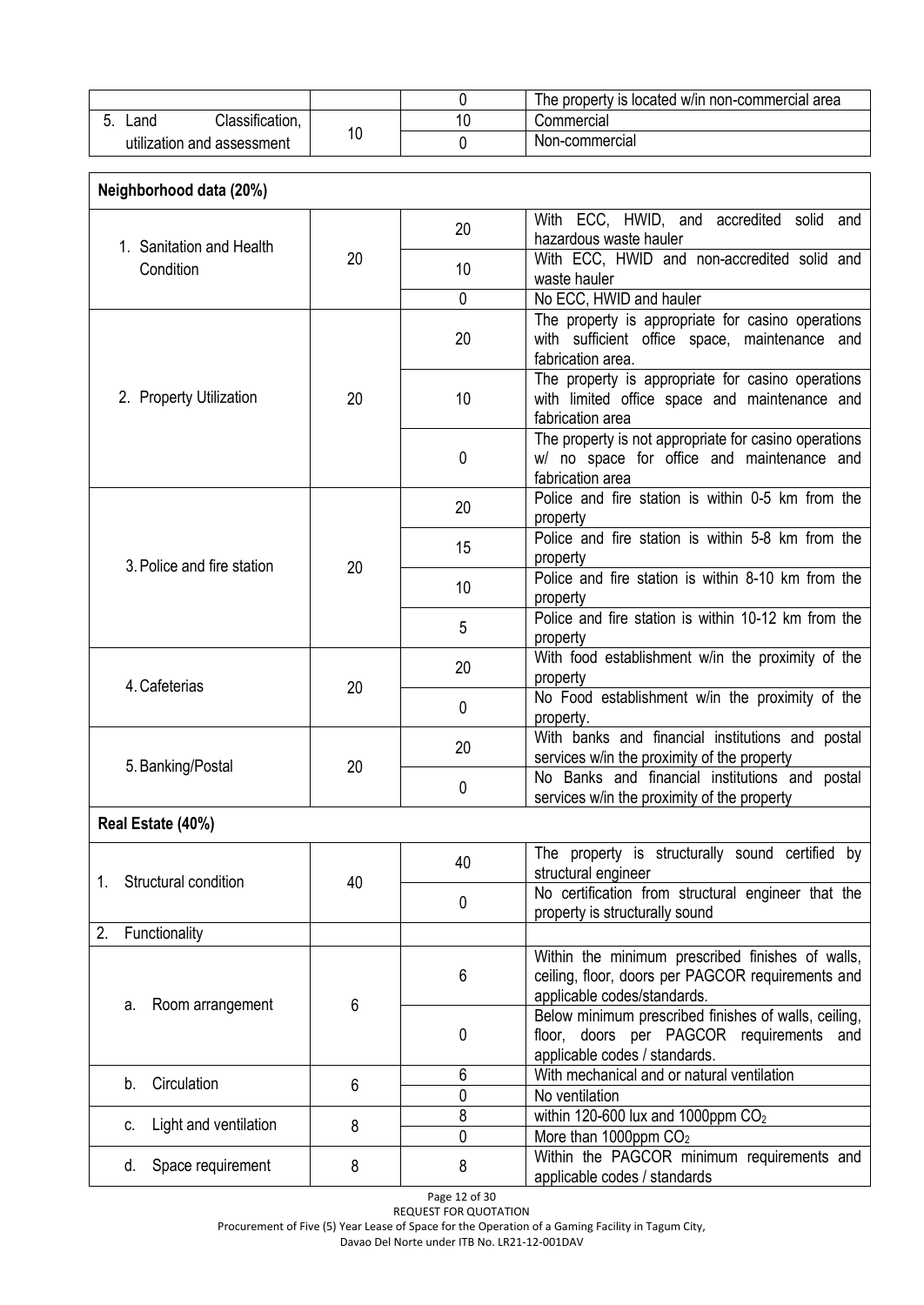| c. Fire Escapes<br>d. Firefighting equipment<br>Free Services and Facilities (10%)<br>a. Backup power<br>b. Air conditioning<br>c. Repair and<br>Maintenance<br>d. Water and light<br>consumption<br>e. Secured Parking Space<br>Location and site condition<br>Neighborhood data<br><b>Real Estate</b><br>III.<br>IV. Free services and Facilities | 8<br>25<br>20<br>20<br>15<br>20                   | 8<br>0<br>25<br>0<br>20<br>$\Omega$<br>20<br>$\mathbf{0}$<br>15<br>$\Omega$<br>20<br>$\mathbf{0}$<br>X(.30)<br>X(.20)<br>X(0.40)<br>X(.10) | With fire hose and or fire extinguisher<br>Without fire hose and fire extinguisher<br>With Standby Generator set as backup power<br>source<br>No Standby Generator set<br>With less than 1.0 kw/ton AC efficiency<br>More than 1.0 kw/ton AC efficiency<br>With electro-mechanical<br>equipment Preventive<br>maintenance contract to reputable service provider<br>No preventive maintenance contract<br>With sub-meters exclusive for PAGCOR use<br>Common meter<br>Closed parking space with security guard parking<br>space<br>Open Parking without security guard |
|-----------------------------------------------------------------------------------------------------------------------------------------------------------------------------------------------------------------------------------------------------------------------------------------------------------------------------------------------------|---------------------------------------------------|--------------------------------------------------------------------------------------------------------------------------------------------|------------------------------------------------------------------------------------------------------------------------------------------------------------------------------------------------------------------------------------------------------------------------------------------------------------------------------------------------------------------------------------------------------------------------------------------------------------------------------------------------------------------------------------------------------------------------|
|                                                                                                                                                                                                                                                                                                                                                     |                                                   |                                                                                                                                            |                                                                                                                                                                                                                                                                                                                                                                                                                                                                                                                                                                        |
|                                                                                                                                                                                                                                                                                                                                                     |                                                   |                                                                                                                                            |                                                                                                                                                                                                                                                                                                                                                                                                                                                                                                                                                                        |
|                                                                                                                                                                                                                                                                                                                                                     |                                                   |                                                                                                                                            |                                                                                                                                                                                                                                                                                                                                                                                                                                                                                                                                                                        |
|                                                                                                                                                                                                                                                                                                                                                     |                                                   |                                                                                                                                            |                                                                                                                                                                                                                                                                                                                                                                                                                                                                                                                                                                        |
|                                                                                                                                                                                                                                                                                                                                                     |                                                   |                                                                                                                                            |                                                                                                                                                                                                                                                                                                                                                                                                                                                                                                                                                                        |
|                                                                                                                                                                                                                                                                                                                                                     |                                                   |                                                                                                                                            |                                                                                                                                                                                                                                                                                                                                                                                                                                                                                                                                                                        |
|                                                                                                                                                                                                                                                                                                                                                     |                                                   |                                                                                                                                            |                                                                                                                                                                                                                                                                                                                                                                                                                                                                                                                                                                        |
|                                                                                                                                                                                                                                                                                                                                                     |                                                   |                                                                                                                                            |                                                                                                                                                                                                                                                                                                                                                                                                                                                                                                                                                                        |
|                                                                                                                                                                                                                                                                                                                                                     |                                                   |                                                                                                                                            |                                                                                                                                                                                                                                                                                                                                                                                                                                                                                                                                                                        |
|                                                                                                                                                                                                                                                                                                                                                     |                                                   |                                                                                                                                            |                                                                                                                                                                                                                                                                                                                                                                                                                                                                                                                                                                        |
|                                                                                                                                                                                                                                                                                                                                                     |                                                   |                                                                                                                                            |                                                                                                                                                                                                                                                                                                                                                                                                                                                                                                                                                                        |
|                                                                                                                                                                                                                                                                                                                                                     |                                                   |                                                                                                                                            |                                                                                                                                                                                                                                                                                                                                                                                                                                                                                                                                                                        |
|                                                                                                                                                                                                                                                                                                                                                     |                                                   |                                                                                                                                            |                                                                                                                                                                                                                                                                                                                                                                                                                                                                                                                                                                        |
|                                                                                                                                                                                                                                                                                                                                                     |                                                   |                                                                                                                                            |                                                                                                                                                                                                                                                                                                                                                                                                                                                                                                                                                                        |
|                                                                                                                                                                                                                                                                                                                                                     |                                                   |                                                                                                                                            |                                                                                                                                                                                                                                                                                                                                                                                                                                                                                                                                                                        |
|                                                                                                                                                                                                                                                                                                                                                     |                                                   |                                                                                                                                            |                                                                                                                                                                                                                                                                                                                                                                                                                                                                                                                                                                        |
|                                                                                                                                                                                                                                                                                                                                                     |                                                   |                                                                                                                                            |                                                                                                                                                                                                                                                                                                                                                                                                                                                                                                                                                                        |
|                                                                                                                                                                                                                                                                                                                                                     | 8                                                 | 8<br>0                                                                                                                                     | With fire exit<br>Without fire exit                                                                                                                                                                                                                                                                                                                                                                                                                                                                                                                                    |
|                                                                                                                                                                                                                                                                                                                                                     |                                                   | 0                                                                                                                                          | Below the PAGCOR minimum requirements and<br>applicable codes / standards                                                                                                                                                                                                                                                                                                                                                                                                                                                                                              |
|                                                                                                                                                                                                                                                                                                                                                     |                                                   | 8                                                                                                                                          | Within the PAGCOR minimum requirements and<br>applicable codes / standards                                                                                                                                                                                                                                                                                                                                                                                                                                                                                             |
|                                                                                                                                                                                                                                                                                                                                                     |                                                   | $\mathbf{0}$                                                                                                                               | No toilet and no water supply from water utility<br>company                                                                                                                                                                                                                                                                                                                                                                                                                                                                                                            |
|                                                                                                                                                                                                                                                                                                                                                     |                                                   | 8                                                                                                                                          | Provided with toilet and water supply from water<br>utility company                                                                                                                                                                                                                                                                                                                                                                                                                                                                                                    |
| Facilities                                                                                                                                                                                                                                                                                                                                          |                                                   |                                                                                                                                            |                                                                                                                                                                                                                                                                                                                                                                                                                                                                                                                                                                        |
|                                                                                                                                                                                                                                                                                                                                                     |                                                   | $\mathbf 0$                                                                                                                                | Below the PAGCOR minimum requirements and<br>applicable codes / standards                                                                                                                                                                                                                                                                                                                                                                                                                                                                                              |
|                                                                                                                                                                                                                                                                                                                                                     | Water supply and toilet<br><b>Lighting System</b> | 8<br>8                                                                                                                                     |                                                                                                                                                                                                                                                                                                                                                                                                                                                                                                                                                                        |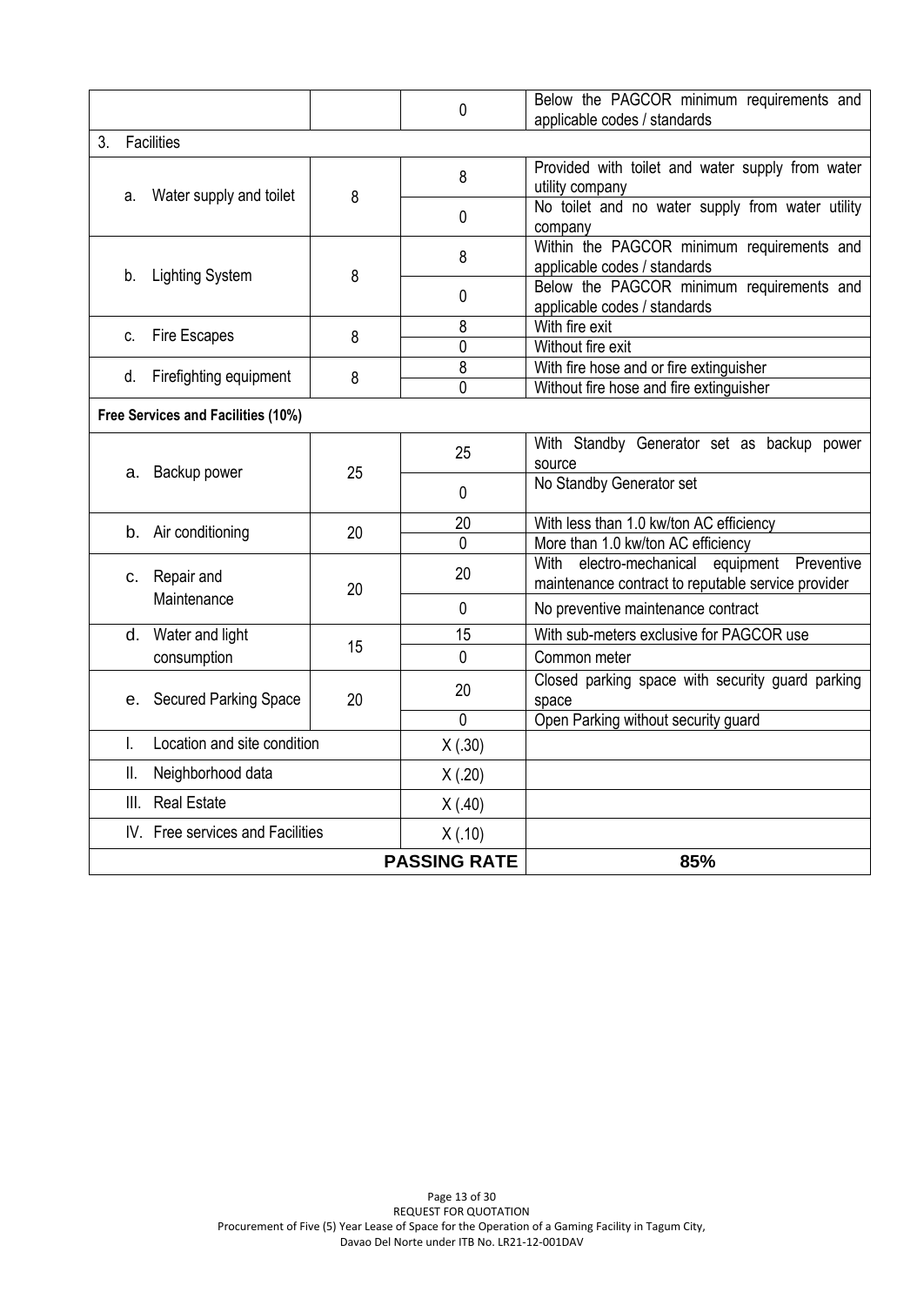### **ANNEX "B" BREAKDOWN OF AREA**

<span id="page-13-0"></span>

|                                                              | <b>FLOOR AREA</b><br><b>REQUIREMENT</b>                | Lessor must state here either<br>"Comply" or "Not Comply" against<br>each of the individual parameters<br>of each Specification stating the<br>corresponding performance<br>parameter of the offer. |
|--------------------------------------------------------------|--------------------------------------------------------|-----------------------------------------------------------------------------------------------------------------------------------------------------------------------------------------------------|
| <b>CUSTOMER'S</b><br>GAMING<br>&<br><b>AMENITIES AREA</b>    | Approximately 690<br>sqm. Contiguous                   |                                                                                                                                                                                                     |
| BACK OF THE HOUSE AND<br><b>SUPPORT SERVICES AREA</b>        | Approximately 360<br>sqm. fully fitted office<br>space |                                                                                                                                                                                                     |
| <b>MINIMUM</b><br><b>FLOOR</b><br>AREA<br><b>REQUIREMENT</b> | $1,050$ sqm.                                           |                                                                                                                                                                                                     |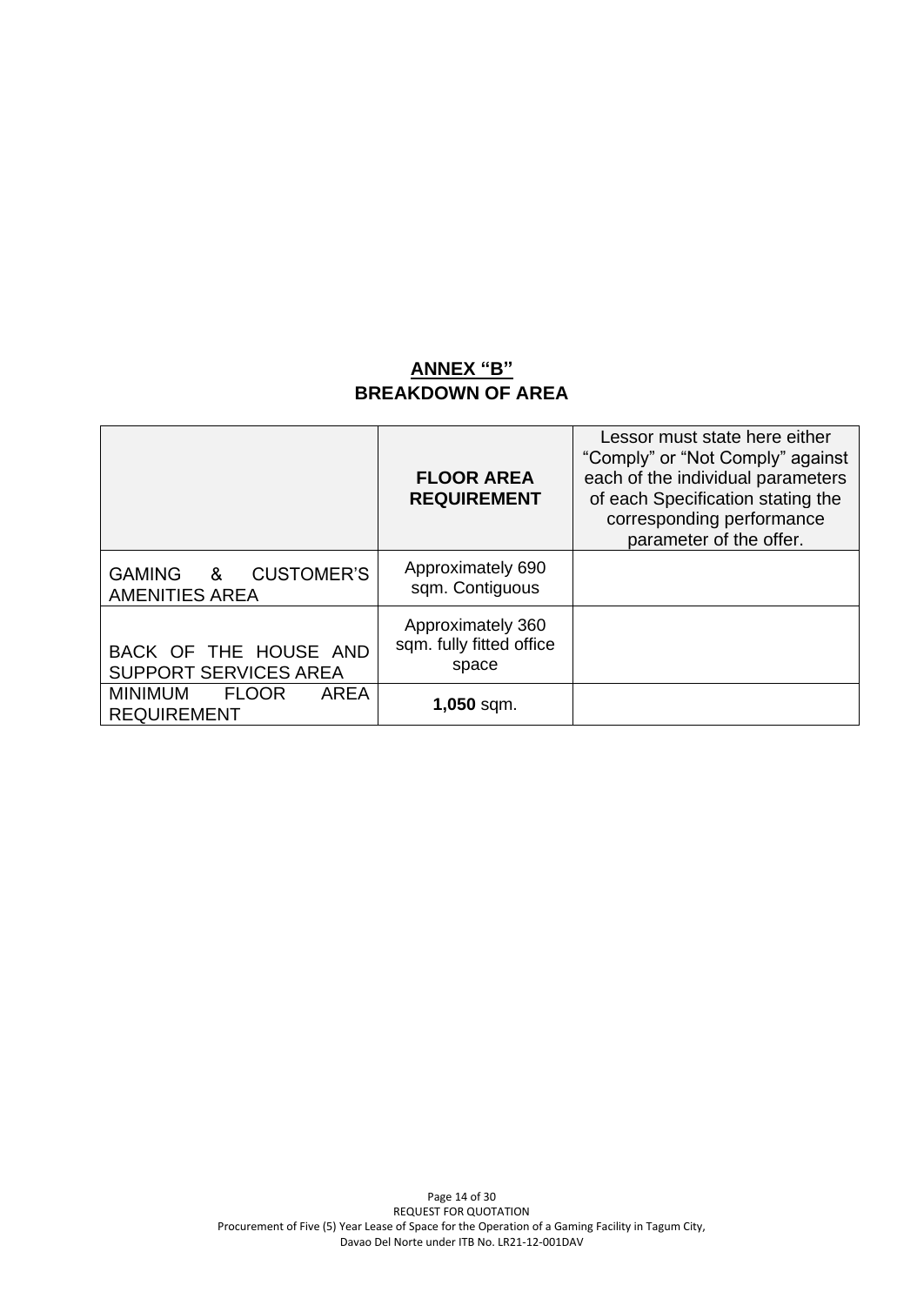## **[ANNEX "C"](#page-13-0) DETAILED CONSTRUCTION FINISHES SPECIFICATIONS**

|                               |                                                    | DETAILED CONSTRUCTION FINISHES SPECIFICATIONS<br>(Minimum requirement)                                                                                                                                                                                                                                                                                                                                                                                                                                                                                                                                                                                                                                                                                                                                     | Lessor must state<br>here either<br>"Comply" or "Not<br>Comply" against<br>each of the<br>individual<br>parameters of<br>each Specification<br>stating the<br>corresponding<br>performance<br>parameter of the<br>offer. |
|-------------------------------|----------------------------------------------------|------------------------------------------------------------------------------------------------------------------------------------------------------------------------------------------------------------------------------------------------------------------------------------------------------------------------------------------------------------------------------------------------------------------------------------------------------------------------------------------------------------------------------------------------------------------------------------------------------------------------------------------------------------------------------------------------------------------------------------------------------------------------------------------------------------|--------------------------------------------------------------------------------------------------------------------------------------------------------------------------------------------------------------------------|
|                               | <b>CASINO</b><br><b>FOR</b><br>Entertainment Area) | <b>GAMING</b><br><b>FLOOR</b><br><b>FINISHES</b><br>(Includes: SM Area, Gaming Area, Private Gaming Room and                                                                                                                                                                                                                                                                                                                                                                                                                                                                                                                                                                                                                                                                                               |                                                                                                                                                                                                                          |
|                               | covering or combination of both.                   | REQUIREMENT: Raised Floor with Carpet or Granite Finish floor                                                                                                                                                                                                                                                                                                                                                                                                                                                                                                                                                                                                                                                                                                                                              |                                                                                                                                                                                                                          |
|                               | Granite                                            | 20mm thick high polished natural granite slabs<br>with uniform color and design. A granite slab,<br>one or more slabs shall be butted together at<br>their seams, joined with an adhesive especially<br>formulated for granite                                                                                                                                                                                                                                                                                                                                                                                                                                                                                                                                                                             |                                                                                                                                                                                                                          |
| <b>FLOOR</b><br>CASINO GAMING | Carpet                                             | Yarn Description: Axminster Woven<br>Construction: Full cut pile<br>Dye Method: Hank Dyeing<br>Pitch: Min. 7RPI<br>Row/Inch: Min. 10<br>Total Pile Weight: 1,424 g/sqm.<br>Finish Pile Height: Min. 7 mm<br>Installations: Aluminum Gripper and Trimmings<br>in Area Needed<br>Flame Retardancy Test: Passes Doc FF-170,<br>Class 1 ASTM 648<br>Manufacturing Tolerance: 5%<br>Number of Color: Min 8<br>Weft: Jute<br><b>Carpet Backing</b><br>Warp: Polyester/cotton<br>Binding Materials: Latex, 100% synthetics<br>Carpet Underlay(Rubber)<br>Thickness: 5-6mm<br>Weight: Min. 2,300 g/sqm<br>Roll Size: 1.35m x 11m<br><b>Construction: Fire Retardant</b><br>Floor Adhesive: Solvent free formulation,<br>synthetic latex or equivalent<br><b>Pile Test</b><br>Fiber Composition: 80% wool/20% nylon |                                                                                                                                                                                                                          |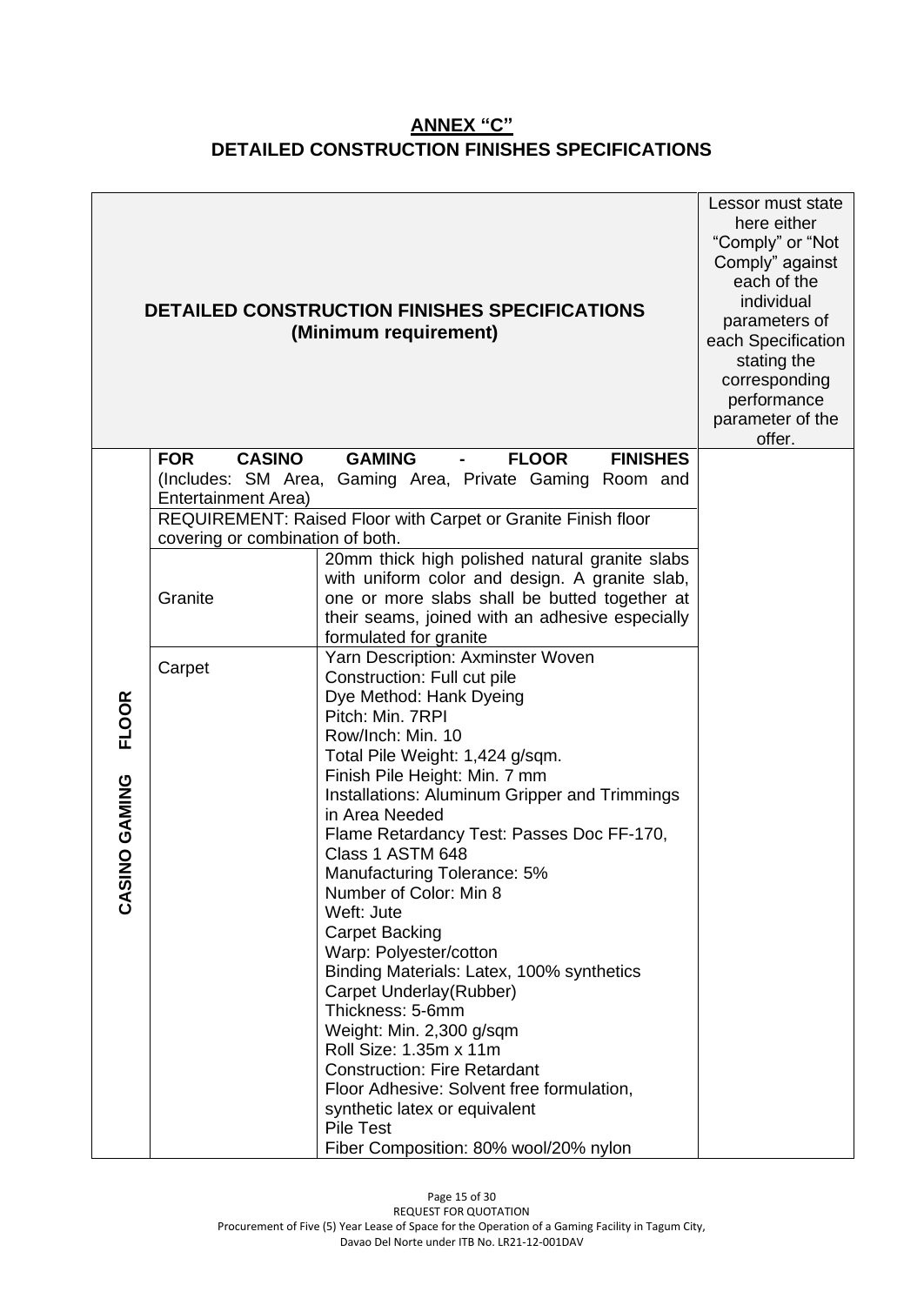|                   |                                                                 | FOR CASINO BACK OF THE HOUSE - FLOOR FINISHES                                                                                         |  |  |
|-------------------|-----------------------------------------------------------------|---------------------------------------------------------------------------------------------------------------------------------------|--|--|
| <b>FLOOR</b>      | (Includes: SM and Gaming Offices, Treasury Office, Surveillance |                                                                                                                                       |  |  |
|                   |                                                                 | Office, Server Room, Security Office, Entertainment Area, UPS                                                                         |  |  |
|                   |                                                                 | Room, Employees Lounge Area, FMES Office and Comfort Rooms                                                                            |  |  |
|                   |                                                                 | REQUIREMENT: Ceramic Tile or Vitrified Ceramic Tile or any                                                                            |  |  |
|                   | combination                                                     |                                                                                                                                       |  |  |
|                   |                                                                 | Impervious face ceramic tile, min. 7mm                                                                                                |  |  |
|                   |                                                                 | thick, polished or semi-matte/matte finish,<br>double bonded, passed in Bureau of                                                     |  |  |
|                   | <b>Ceramic Tile</b>                                             | Product<br><b>Standards</b><br>(BPS)                                                                                                  |  |  |
|                   |                                                                 | 6mm thick, vitrified ceramic tile, smooth or                                                                                          |  |  |
|                   |                                                                 | matte finished, with anti-bacterial tile grout                                                                                        |  |  |
| BACK OF THE HOUSE |                                                                 | Hard Impervious face ceramic tile, min.                                                                                               |  |  |
|                   | <b>Vitrified Ceramic Tile</b>                                   | 7mm thick, polished or semi-matte/matte                                                                                               |  |  |
|                   |                                                                 | finish, double bonded, passed in BPS                                                                                                  |  |  |
|                   | <b>FOR CASINO GAMING - CEILING FINISHES</b>                     |                                                                                                                                       |  |  |
|                   |                                                                 | (Includes: SM Area, Gaming Area, and Entertainment Area)                                                                              |  |  |
|                   |                                                                 | REQUIREMENT: Any or a combination of the following materials:                                                                         |  |  |
|                   |                                                                 | Vinyl Sheet Cover/Gypsum Board in paint or wallpaper finish on Metal                                                                  |  |  |
|                   |                                                                 | Frames, Tiled Gypsum Board on Powder Coated Metal Frames,                                                                             |  |  |
|                   |                                                                 | Decorative Materials (Wooden/Vinyl/Fiber Glass/Metal- Cornice,<br>Lattice, etc.), Wooden Sheet with Carving, Wooden Planks, Stainless |  |  |
|                   |                                                                 | Trimmings, Laminated Board/Wood Veneer, Vinyl Ceiling Cover,                                                                          |  |  |
|                   |                                                                 | Wallpaper, Acoustic Board and other materials subject to the approval                                                                 |  |  |
|                   | of PAGCOR                                                       |                                                                                                                                       |  |  |
|                   |                                                                 | Metal furring and wall angle thickness                                                                                                |  |  |
|                   | <b>Metal Frame- Metal</b>                                       | 0.40mm (Ga26), Carrying<br>Channel                                                                                                    |  |  |
|                   | Furring (Ceiling Joist)                                         | thickness 0.80mm (Ga22), passed in                                                                                                    |  |  |
|                   |                                                                 | Bureau of Product Standard (BPS)                                                                                                      |  |  |
|                   |                                                                 | Galvanized<br>Body<br>(Hot<br>-Dipped                                                                                                 |  |  |
|                   | Metal Frame- Aluminum                                           | Galv.Steel), Baked White Fin. (Oven-                                                                                                  |  |  |
|                   | (Ceiling Joist)                                                 | Baked Galv. Steel) passed in Bureau of<br>product Standard (BPS)                                                                      |  |  |
| CEILING           |                                                                 | Moisture resistant and fire-retardant min.                                                                                            |  |  |
|                   | Gypsum Board                                                    | 12mm gypsum board, passed in BPS                                                                                                      |  |  |
| CASINO GAMING     |                                                                 | anti-termite Treated Wood                                                                                                             |  |  |
|                   | <b>Wooden Cornice</b>                                           |                                                                                                                                       |  |  |
|                   | Wooden/Vinyl/Fiber                                              | finished<br>wood<br>decorative<br>pre-treated                                                                                         |  |  |
|                   | <b>Glass/Metal- Cornice</b>                                     | materials, vinyl cornice, fiber glass and                                                                                             |  |  |
|                   |                                                                 | metal cornice                                                                                                                         |  |  |
|                   |                                                                 | Moisture resistant and high performance                                                                                               |  |  |
|                   | <b>Acoustic Board</b>                                           | 10mm mineral fiberboard on metal frames                                                                                               |  |  |
|                   |                                                                 | thick acoustic<br>10mm<br>board,<br>sound<br>resonating material                                                                      |  |  |
|                   |                                                                 | 1mm - 2mm thick decorative or plain                                                                                                   |  |  |
|                   | <b>Vinyl Ceiling Cover</b>                                      | finished vinyl ceiling cover                                                                                                          |  |  |
|                   | Tiled Gypsum Board on                                           | 9mm - 12mm thick tiled gypsum board                                                                                                   |  |  |
|                   | <b>Powder Coated Metal</b>                                      | coated<br>aluminum<br>powder<br>metal<br>on                                                                                           |  |  |
|                   | Frames                                                          | framing system                                                                                                                        |  |  |
|                   |                                                                 | Hairline finished, thickness 0.6 (Ga24),                                                                                              |  |  |
|                   | <b>Stainless Trimming</b>                                       | stainless steel Type 304 2B                                                                                                           |  |  |
|                   |                                                                 | The material board must be Medium                                                                                                     |  |  |
|                   | Laminated Board (MDF)                                           | Density Fiber board<br>Melamine<br>on                                                                                                 |  |  |
|                   |                                                                 | Laminated board, max. thickness 18mm,                                                                                                 |  |  |
|                   |                                                                 | finish matte or stipple.                                                                                                              |  |  |

Page 16 of 30

REQUEST FOR QUOTATION Procurement of Five (5) Year Lease of Space for the Operation of a Gaming Facility in Tagum City,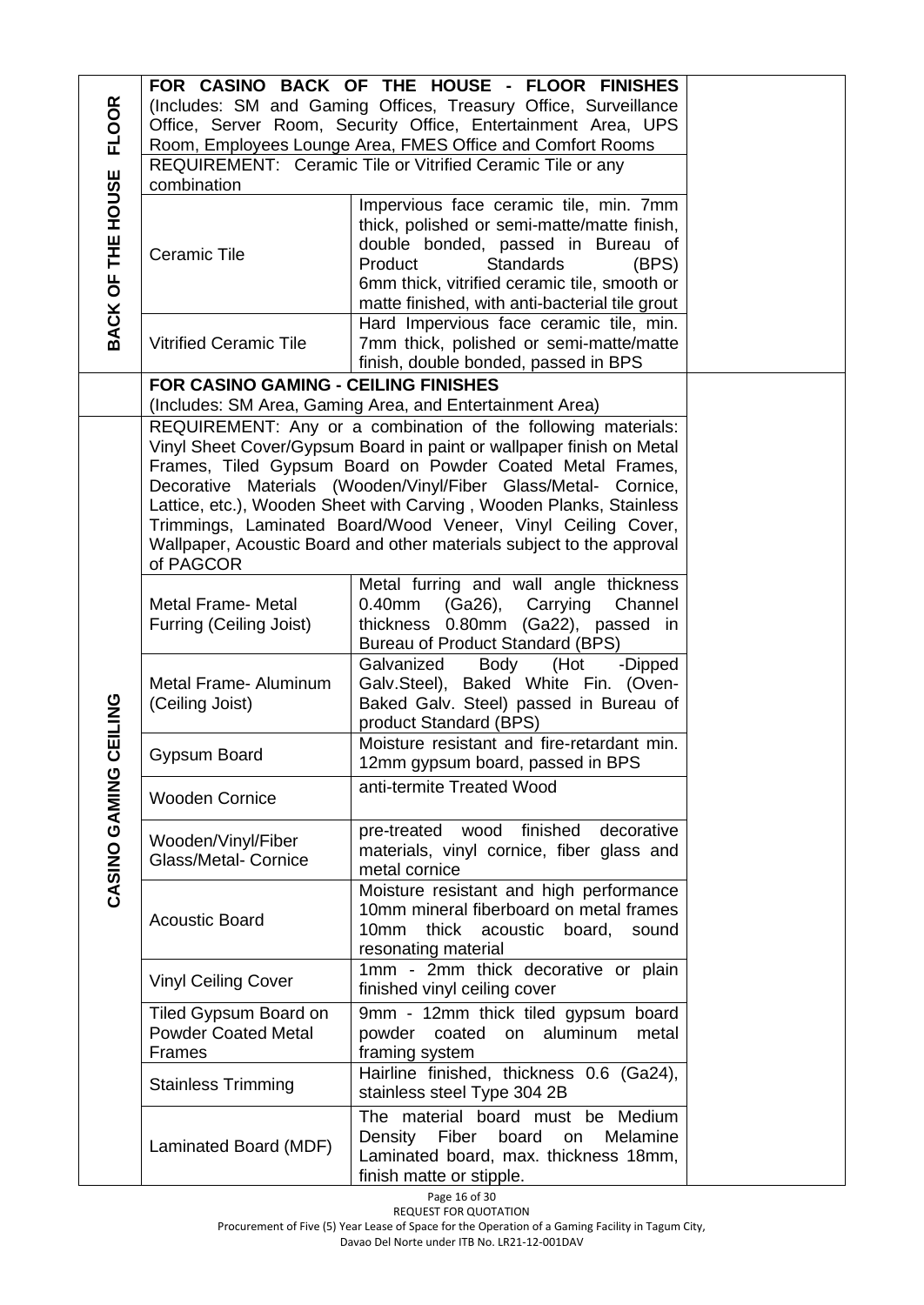| Wood Veneer                          | 1-2mm thick wood veneer, 100% wood,<br>pre-treated wood, Zero formaldehyde                                                                     |  |
|--------------------------------------|------------------------------------------------------------------------------------------------------------------------------------------------|--|
| Wallpaper                            | High quality, fire rated, strippable and<br>scrubbable, passes in BPS                                                                          |  |
| Wooden Lattice                       | pre-treated wood, anti-termite treated<br>lattice, zero formaldehyde,<br>wood<br>(lightweight for ceiling finished)                            |  |
| <b>Metal Lattice</b>                 | aluminum, brass, chrome finished metal<br>lattice                                                                                              |  |
| Wooden Planks / PVC<br>wooden planks | Light-weight wooden planks, anti-termite<br>pre-treated wood, Zero formaldehyde /<br>Light-weight PVC wooden planks on<br>metal framing system |  |
| <b>Vinyl Sheet Cover</b>             | 2- 3mm thick (heavy/ industrial traffic)                                                                                                       |  |
| Lattice                              | pre-treated wood, laminate, aluminum<br>finished, Zero formaldehyde                                                                            |  |
| Wooden Sheet with<br>Carving         | laminate, wood<br>finished,<br>Zero<br>formaldehyde                                                                                            |  |

| CEILING               |                                                                             | FOR CASINO BACK OF THE HOUSE - CEILING FINISHES<br>(Includes: SM and Gaming Offices, Treasury Office, Surveillance<br>Office, Entertainment Area, Server Room, Security Office, UPS<br>Room, Employees Lounge Area, FMES Office and Comfort Rooms<br>REQUIREMENT: Any or a combination of Gypsum Board in paint or<br>wallpaper finish on Metal Frames, Tiled Gypsum Board on Powder |
|-----------------------|-----------------------------------------------------------------------------|--------------------------------------------------------------------------------------------------------------------------------------------------------------------------------------------------------------------------------------------------------------------------------------------------------------------------------------------------------------------------------------|
| HOUSE                 | <b>Coated Metal Frames</b><br>Metal Frame- Metal<br>Furring (Ceiling Joist) | Metal furring and wall angle thickness<br>0.40mm (Ga26), Carrying<br>Channel<br>thickness 0.80mm (Ga22), passed in<br>Bureau of Product Standard (BPS)                                                                                                                                                                                                                               |
| THE<br><b>BACK OF</b> | Metal Frame-<br>Aluminum (Ceiling<br>Joist)                                 | Galvanized Body (Hot -Dipped Galv. Steel),<br>Baked White Fin. (Oven-Baked Galv. Steel)<br>passed in Bureau of product Standard<br>(BPS)                                                                                                                                                                                                                                             |
|                       | Gypsum Board                                                                | Moisture resistant and fire-retardant min.<br>12mm gypsum board, passed in BPS                                                                                                                                                                                                                                                                                                       |
|                       | <b>Tiled Gypsum Board</b><br>on Powder Coated<br><b>Metal Frames</b>        | 9mm - 12mm thick tiled gypsum board<br>powder coated on aluminum metal framing<br>system                                                                                                                                                                                                                                                                                             |
|                       | Wallpaper                                                                   | High quality, fire rated, strippable and<br>scrubbable, passes in BPS                                                                                                                                                                                                                                                                                                                |

| CEILING              | FOR CASINO BACK OF THE HOUSE - CEILING FINISHES<br>(Includes: Treasury Area, Card Vault Room, Capital Box Room)                                                                                                                                   |  |
|----------------------|---------------------------------------------------------------------------------------------------------------------------------------------------------------------------------------------------------------------------------------------------|--|
| <b>TREASURY AREA</b> | <b>REQUIREMENT:</b><br>For Treasury Area - Any or a combination of Concrete Slab Ceiling,<br>Wire mesh ceiling with Tiled Gypsum Board on Aluminum T-Runner<br>Frames, Decorative Materials (Wooden/Plaster Glass Cornice)<br><b>Paint Finish</b> |  |
|                      | For Card Vault and Capital Box Room - Any or a combination of<br>Wire mesh ceiling, Concrete smooth finish, painted, no access from                                                                                                               |  |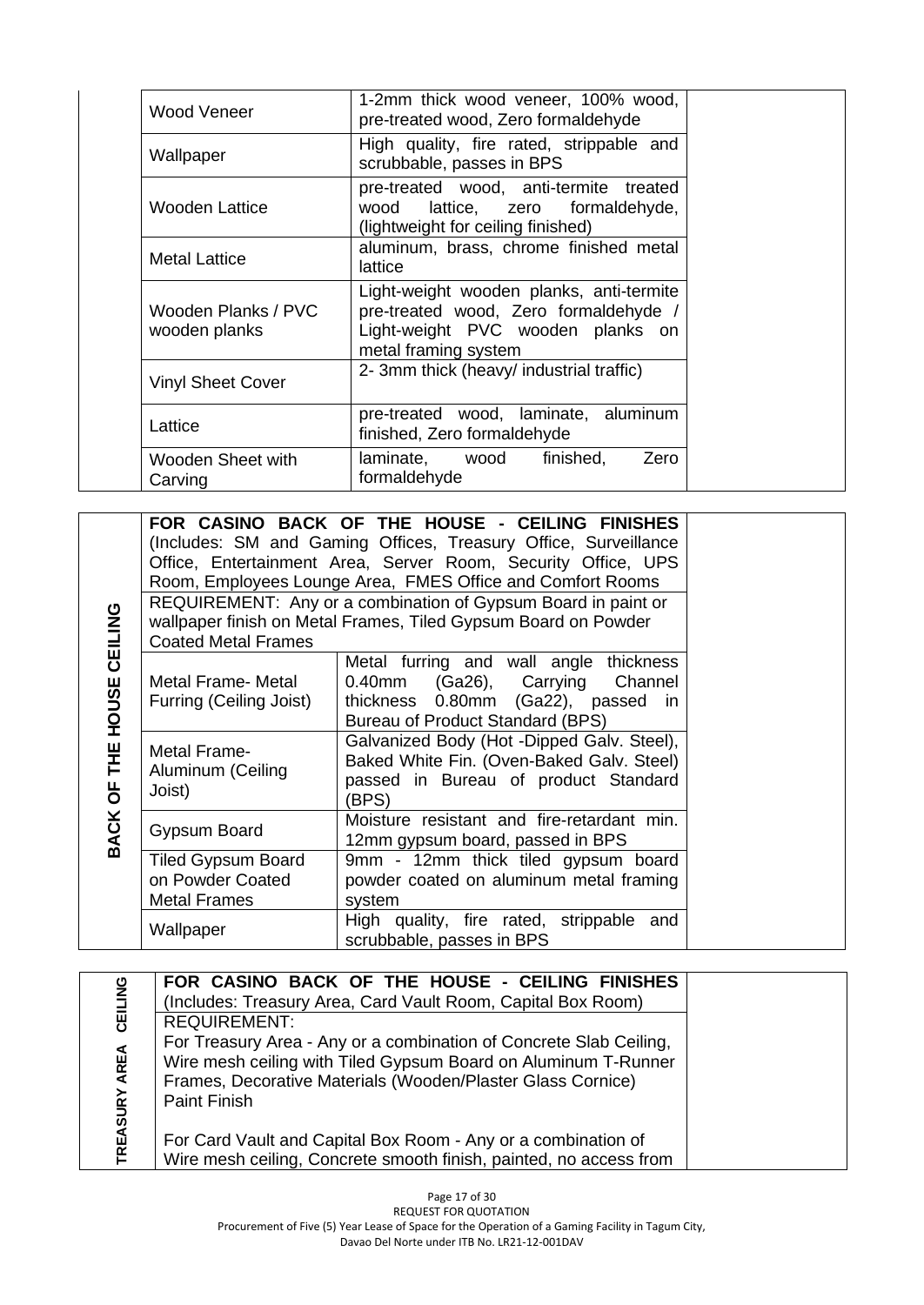| the other rooms through ceiling, Paint Finish |                                                                             |
|-----------------------------------------------|-----------------------------------------------------------------------------|
| <b>Tiled Gypsum Board</b>                     | Moisture resistant and fire retardant,<br>max. thickness 12mm PVC laminated |
|                                               | board, square edge, passed in BPS                                           |
|                                               | Galvanized Body (Hot -Dipped Galv.                                          |
| Metal Frame- Aluminum                         | Steel), Baked White Fin. (Oven-Baked                                        |
| (Ceiling Joist)                               | Galv. Steel) passed in Bureau of<br>product Standard (BPS)                  |
| <b>Wooden Cornice</b>                         | anti-termite Treated Wood                                                   |
| <b>Plaster Glass Cornice</b>                  | Decorative Plastered molding cornice                                        |
| Concrete slab ceiling with                    | concrete slab ceiling plastered smooth                                      |
| smooth concrete finish                        | finished; cement neutralized treated                                        |

|                    | <b>CASINO</b><br><b>FOR</b> | <b>GAMING</b><br><b>WALL</b>                                                                                                          | <b>FINISHES</b>  |
|--------------------|-----------------------------|---------------------------------------------------------------------------------------------------------------------------------------|------------------|
|                    |                             | (Includes: SM Area, Gaming Area, Entertainment Area and                                                                               |                  |
|                    | <b>Customer's Restrooms</b> |                                                                                                                                       |                  |
|                    |                             | REQUIREMENT: (ENTERTAINMENT) Dry Wall-Acoustic Board Wall                                                                             |                  |
|                    |                             | (Moisture resistant and high performance 10mm acoustical mineral                                                                      |                  |
|                    |                             | fiberboard)- Any or a combination of the following materials: Gypsum<br>Board, Laminated Board (MDF), Wood Veneer, Fabric, Vinyl Wall |                  |
|                    | Cover, Wallpaper            | on metal frames; Decorative                                                                                                           | <b>Materials</b> |
|                    | (Glass/Decorative           | Glass/Painted<br>Glass<br>with                                                                                                        | stainless        |
|                    |                             | trimmings/aluminum frames, Decorative Stones, Wooden/Stone                                                                            |                  |
|                    |                             | Mosaic, Wooden/Metal Lattice), Wooden/Vinyl Baseboard, Wooden                                                                         |                  |
|                    |                             | Planks, and other materials subject to the approval of PAGCOR                                                                         |                  |
|                    |                             |                                                                                                                                       |                  |
|                    |                             | REQUIREMENT: (GAMING)Dry Wall- Any or a combination of the<br>following materials Gypsum Board, Laminated Board (MDF), Wood           |                  |
|                    |                             | Veneer, Fabric, Vinyl Wall Cover, Wallpaper on metal frames;                                                                          |                  |
|                    |                             | Decorative Materials (Glass/Decorative Glass/Painted Glass with                                                                       |                  |
|                    | stainless                   | trimmings/aluminum frames,<br>Decorative                                                                                              | Stones.          |
|                    |                             | Wooden/Stone Mosaic, Wooden/Metal Lattice), Wooden/Vinyl                                                                              |                  |
|                    |                             | Baseboard, Wooden Planks, and other materials subject to the                                                                          |                  |
|                    | approval                    | of                                                                                                                                    | <b>PAGCOR</b>    |
| CASINO GAMING WALL |                             | REQUIREMENT: (CUSTOMER'S RESTROOMS AND                                                                                                | PGR              |
|                    |                             | RESTROOM) CHB Wall- Any or a combination of Gypsum Board,                                                                             |                  |
|                    |                             | Laminated Board (MDF), Vinyl Wall Cover, Wallpaper, Painted                                                                           |                  |
|                    |                             | Glass/Decorative Glass with stainless trimmings and metal frames,                                                                     |                  |
|                    |                             | Plain and Printed Phenolic Partition Wall Partitions and Mirror                                                                       |                  |
|                    |                             | Studs min. thickness 0.5mm<br>Metal                                                                                                   |                  |
|                    |                             | (Ga25) with utility holes, Metal Tracks<br>min. thickness 0.5mm (Ga25), frame                                                         |                  |
|                    | <b>Metal Frame-Metal</b>    | should<br>be<br>set                                                                                                                   | at               |
|                    | Furring (horizontal and     | 60cmx60cm,60cmx120cm or 60x240cm                                                                                                      |                  |
|                    | vertical studs)             | depending on the thickness and strength                                                                                               |                  |
|                    |                             | required, passed in Bureau of Product                                                                                                 |                  |
|                    |                             | Standard (BPS)                                                                                                                        |                  |
|                    | Gypsum Board                | Moisture resistant and fire-retardant min.                                                                                            |                  |
|                    |                             | 12mm gypsum board, passed in BPS<br>The material board must be Medium                                                                 |                  |
|                    |                             | Density Fiber board on Melamine                                                                                                       |                  |
|                    | Laminated Board (MDF)       | Laminated board, max. thickness 18mm,                                                                                                 |                  |
|                    |                             | finish matte or stipple.                                                                                                              |                  |
|                    |                             |                                                                                                                                       |                  |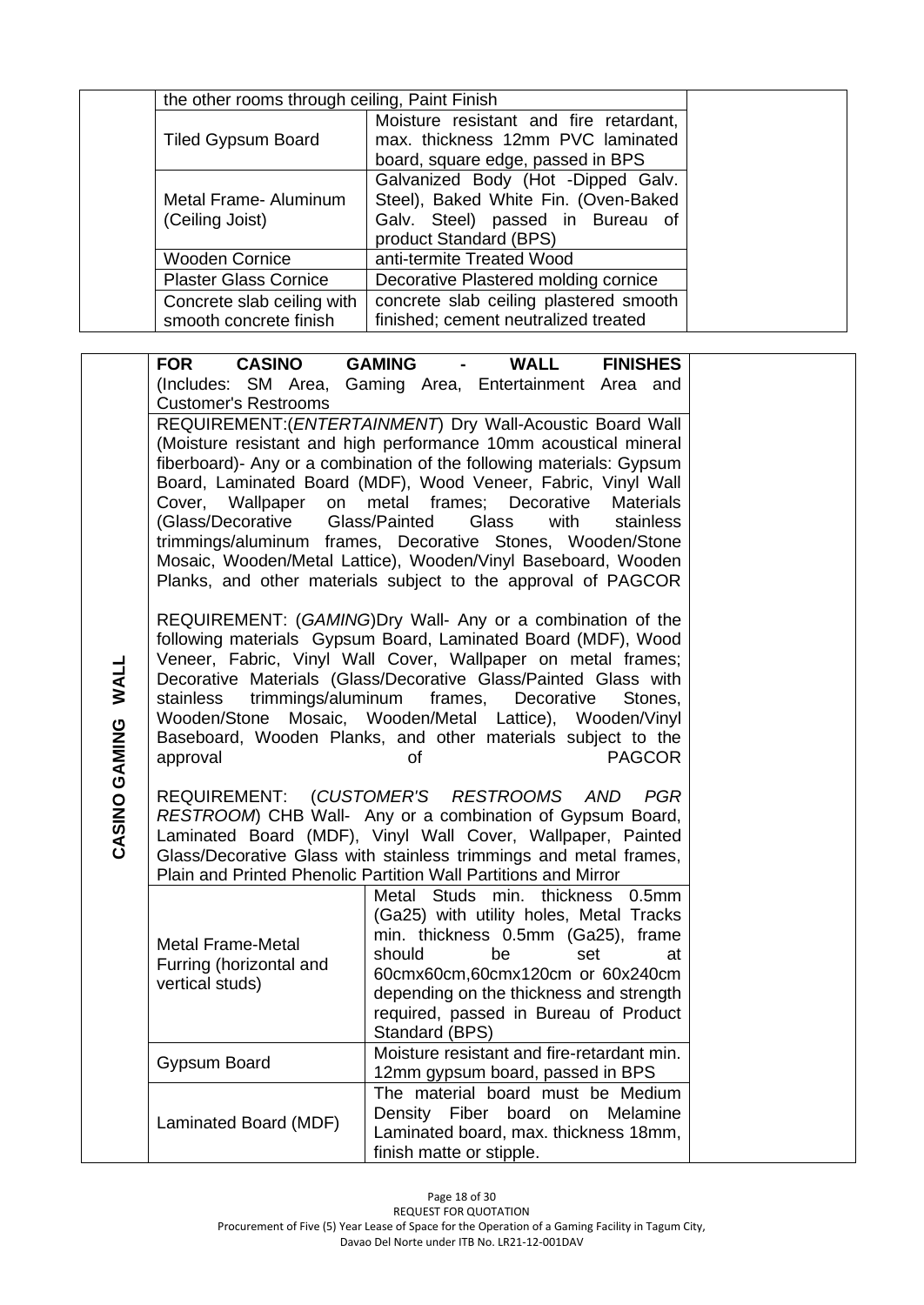| Fabric                                                                                                                        | Printed or plain and dry cleaning or<br>washable fabric, 100% polyester, pre-<br>treated with fire proofing and water<br>proofing                                                                                    |
|-------------------------------------------------------------------------------------------------------------------------------|----------------------------------------------------------------------------------------------------------------------------------------------------------------------------------------------------------------------|
| Vinyl Wallpaper                                                                                                               | Fabric backed Vinyl Wall covering,<br>Fire<br>Class<br>$\mathsf{A}$<br>Rated,<br>Strippable<br>&Scrubbable passed in BPS                                                                                             |
| Wallpaper                                                                                                                     | High quality, fire rated, strippable and<br>scrubbable, passes in BPS                                                                                                                                                |
| Decorative<br><b>Stones</b><br>granite,<br>(onyx, marble,<br>amber, garnet,<br>quartz,<br>citrine, turquoise, topaz,<br>etc.) | semi-precious stone for wall cladding,<br>with ordinary plywood backing, with<br>clear gloss finished                                                                                                                |
| <b>Wooden Lattice</b>                                                                                                         | pre-treated wood, anti-termite treated<br>lattice,<br>wood<br>zero<br>formaldehyde,<br>(lightweight for ceiling finished)                                                                                            |
| <b>Metal Lattice</b>                                                                                                          | aluminum, brass, chrome finished metal<br>lattice                                                                                                                                                                    |
| Lattice                                                                                                                       | pre-treated wood, laminate, aluminum<br>finished, Zero formaldehyde                                                                                                                                                  |
| <b>Plain Glass</b>                                                                                                            | Full clear glass, frameless, 12mm thick,<br>tempered                                                                                                                                                                 |
| <b>Decorative Glass</b><br>(Etching)                                                                                          | Minimum thickness 6mm, colored or<br>plain.                                                                                                                                                                          |
| Sprayed/Painted/Colored<br>Glass-2D                                                                                           | Minimum thickness 6mm                                                                                                                                                                                                |
| Sprayed/Painted/Colored<br>Glass -3D                                                                                          | Minimum thickness 6mm                                                                                                                                                                                                |
| <b>Stainless Trimming</b>                                                                                                     | Hairline finished, thickness 0.6 (Ga24),<br>stainless steel Type 304 2B                                                                                                                                              |
| Aluminum frames                                                                                                               | Powdered coated aluminum frames /<br>analoc aluminum frames                                                                                                                                                          |
| <b>Acoustic Board</b>                                                                                                         | Moisture resistant and high performance<br>10mm acoustical mineral fiberboard on<br>metal frames 10mm thick acoustic<br>resonating<br>sound<br>material,<br>board.<br>600mm x 600mm or 600mm x 1200mm,<br>soundproof |
| <b>Wood Veneer</b>                                                                                                            | 1-2mm thick wood veneer, 100% wood,<br>pre-treated wood, Zero formaldehyde                                                                                                                                           |
| <b>Wooden Mosaic Tiles</b>                                                                                                    | anti-termite treated wood mosaic, with<br>backing,<br>ordinary<br>plywood<br>Zero<br>formaldehyde                                                                                                                    |
| <b>Stone Mosaic Tiles</b>                                                                                                     | semi-precious stone mosaic tiles, clear<br>gloss finished, geometric patterned slab                                                                                                                                  |
| Wooden/Vinyl Baseboard                                                                                                        | Baseboard, 100mm - 200mm depth,<br>25mm thick wooden material, anti-<br>termite treated, Zero formaldehyde                                                                                                           |
| Stone/Granite Baseboard                                                                                                       | Baseboard, 100mm - 200mm depth,<br>25mm thick stone or granite material                                                                                                                                              |
| Wooden Planks / PVC<br>wooden planks                                                                                          | Light-weight wooden planks, anti-termite<br>pre-treated wood, Zero formaldehyde /<br>Light-weight PVC wooden planks on<br>metal framing system                                                                       |

Page 19 of 30

REQUEST FOR QUOTATION Procurement of Five (5) Year Lease of Space for the Operation of a Gaming Facility in Tagum City,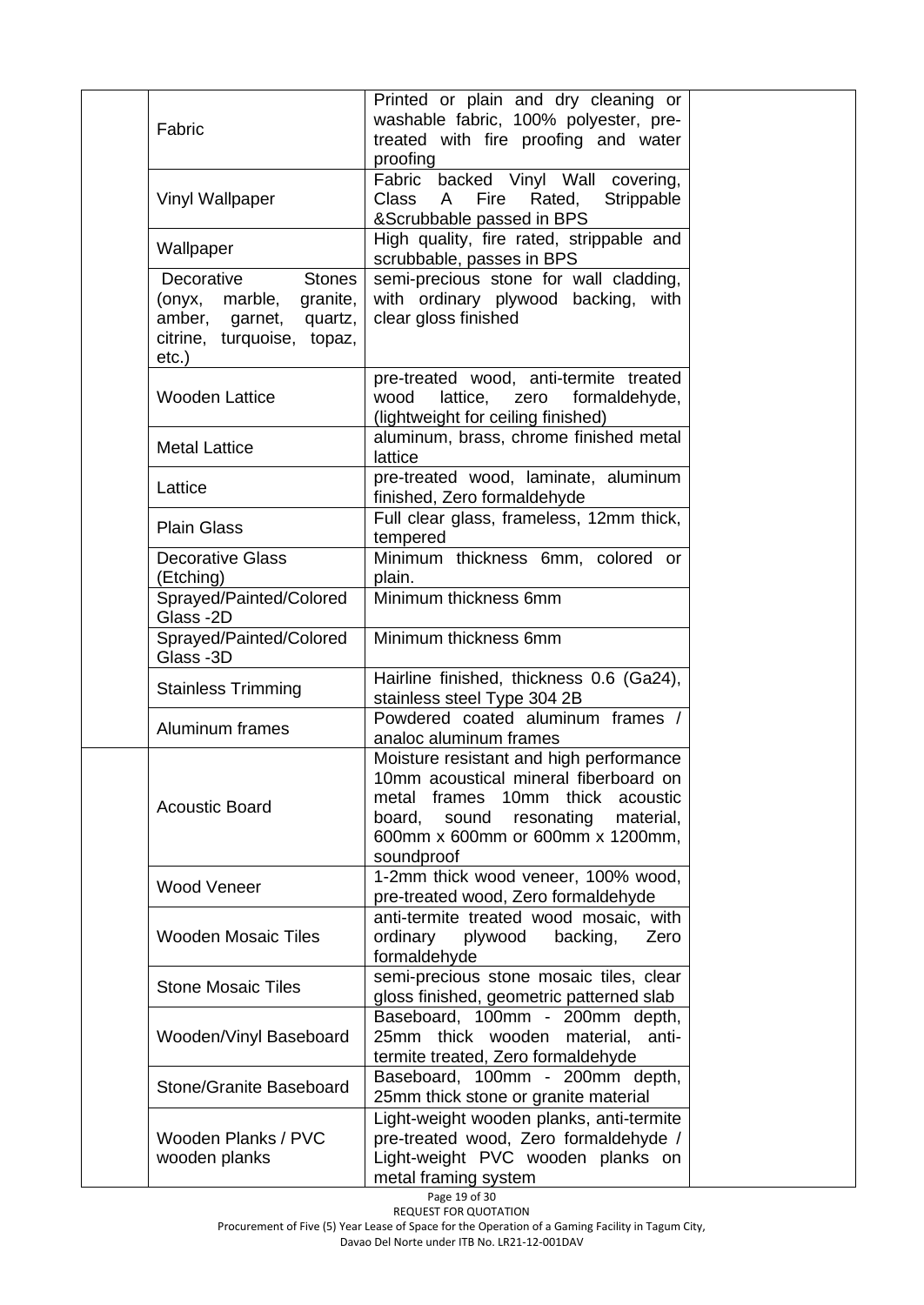|                                  | Mirror                                                                                                                                            | 6mm thick mirror, with 6mm thick<br>ordinary plywood backing,<br>beveled<br>edges                                                                                                                                                                                                  |  |
|----------------------------------|---------------------------------------------------------------------------------------------------------------------------------------------------|------------------------------------------------------------------------------------------------------------------------------------------------------------------------------------------------------------------------------------------------------------------------------------|--|
|                                  | <b>Smoked Glass Partition</b>                                                                                                                     | Smoked<br>glass partition<br>metal<br>on<br>holder/frame at least 12mm thick<br>intermediate panel of compact laminates                                                                                                                                                            |  |
|                                  | <b>Plain Phenolic Board</b>                                                                                                                       | Phenolic Board toilet partition on metal<br>holder/frame, 12mm thick intermediate<br>panel of compact laminates.                                                                                                                                                                   |  |
|                                  | <b>Printed Phenolic Board</b>                                                                                                                     | Printed Phenolic Board toilet partition on<br>12mm<br>metal<br>holder/frame,<br>thick<br>intermediate<br>of<br>panel<br>compact<br>laminates.                                                                                                                                      |  |
|                                  | Office)                                                                                                                                           | FOR CASINO BACK OF THE HOUSE - WALL FINISHES<br>(Includes: SM and Gaming Offices, Server Room, Security Office,<br>Entertainment Area, UPS Room, Employees Lounge Area, FMES                                                                                                       |  |
|                                  | REQUIREMENT: Dry Wall - Any or a combination of Gypsum Board /<br>Ficem Board, Laminated Board (MDF) with stainless trimmings and<br>metal frames |                                                                                                                                                                                                                                                                                    |  |
| <b>WALL</b><br>BACK OF THE HOUSE | <b>Metal Frame-Metal</b><br>Furring (hor. And Vert.<br>Studs)                                                                                     | Metal Studs min, thickness 0.5mm<br>(Ga25) with utility holes, Metal Tracks<br>min.<br>thickness<br>0.5mm (Ga25), frame should be set at<br>60cmx60cm,60cmx120cm or 60x240cm<br>depending on the thickness and strength<br>required, passed in Bureau of Product<br>Standard (BPS) |  |
|                                  | Gypsum Board                                                                                                                                      | Moisture resistant and fire-retardant min.<br>12mm gypsum board, passed in BPS                                                                                                                                                                                                     |  |
|                                  | <b>Ficem Board</b>                                                                                                                                | 12 mm thick, tapered edges with mesh<br>tape, gypsum putty plastered (smooth<br>finished)                                                                                                                                                                                          |  |
|                                  | Laminated Board (MDF)                                                                                                                             | The material board must be Medium<br>Density Fiber board on Melamine<br>Laminated board, max. thickness 18mm,<br>finish matte or stipple.                                                                                                                                          |  |
|                                  | <b>Stainless Trimming</b>                                                                                                                         | Hairline finished, thickness 0.6 (Ga24),<br>stainless steel Type 304 2B                                                                                                                                                                                                            |  |

| <b>HOUSE</b>                  | Surveillance Room)                                     | FOR CASINO BACK OF THE HOUSE - WALL FINISHES<br>(Includes: Treasury Area, Card Storage Room, Capital Box Room and                                       |
|-------------------------------|--------------------------------------------------------|---------------------------------------------------------------------------------------------------------------------------------------------------------|
|                               | with high quality door and lock                        | REQUIREMENT: Concrete smooth finish, painted, all concrete walls,                                                                                       |
| OF THE<br>WALL<br><b>BACK</b> | Concrete smooth finish,<br>painted, all concrete walls | concrete wall plastered smooth finished,<br>cement neutralized<br>treated,<br>100%<br>premium acrylic latex paint finished<br>(smooth / matte finished) |
|                               | High quality door and lock                             | brass or chrome finished high quality door<br>and lock                                                                                                  |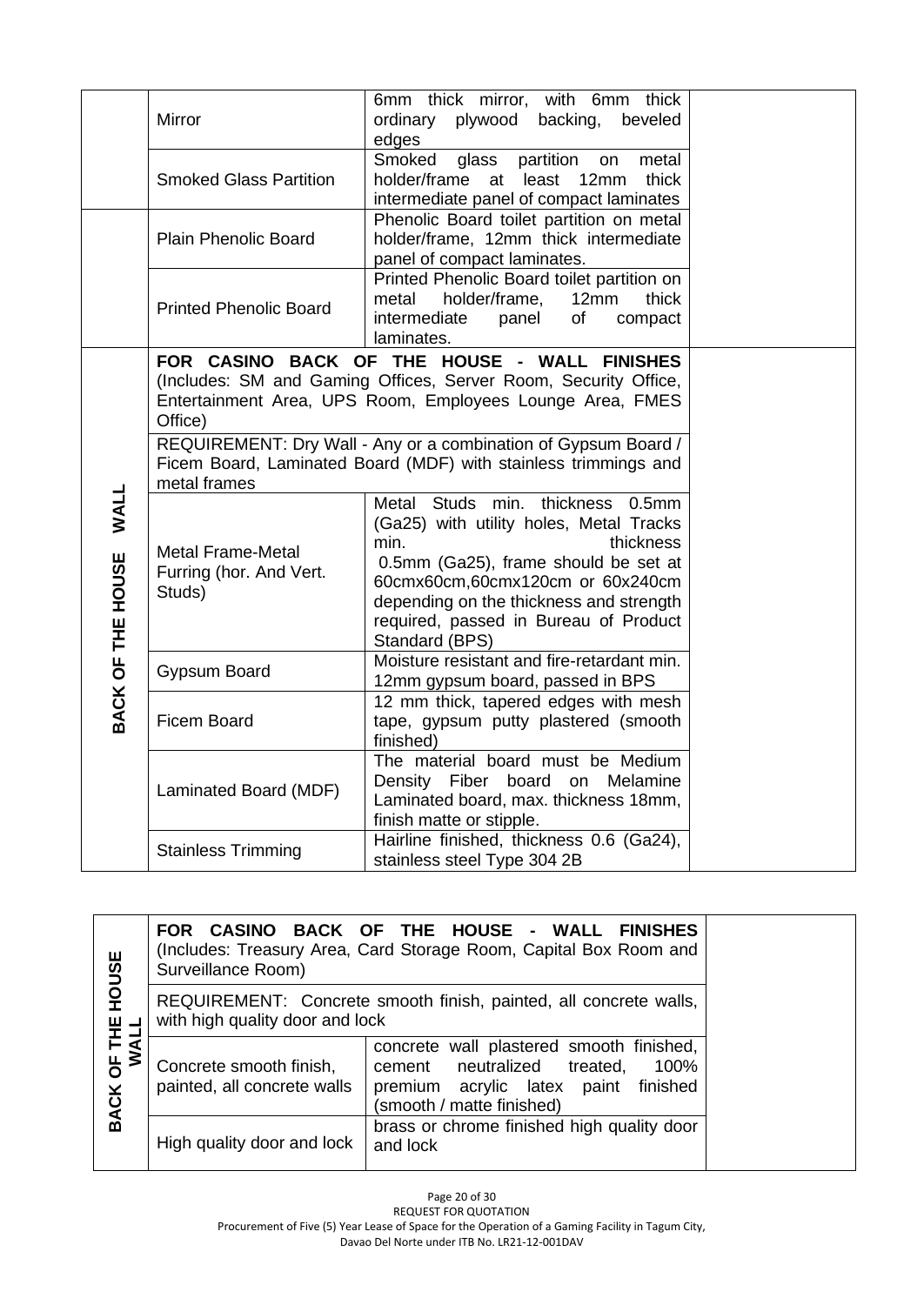|                 | <b>PLUMBING FIXTURES AND ACCESSORIES</b>              |                                                                                                                                                                          |  |
|-----------------|-------------------------------------------------------|--------------------------------------------------------------------------------------------------------------------------------------------------------------------------|--|
|                 | <b>REQUIREMENT: Plumbing Fixtures and Accessories</b> |                                                                                                                                                                          |  |
|                 |                                                       | Close -coupled type,<br>rim shape is<br>elongated, flushing action is wash<br>down/dual flush                                                                            |  |
|                 | Water Closet (WC3) - for<br>employee's service areas  | Single flush, 3/6L flush vol., top push<br>flushing activation.                                                                                                          |  |
| <b>FIXTURES</b> |                                                       | (complies with American Standard Code<br>2328) BPS Certified                                                                                                             |  |
|                 | Lavatory $(LAV3)$ - for                               | Wall-hung type Wash Basin 350mm,<br>round or square type, color white                                                                                                    |  |
| PLUMBING        | employee's service areas                              | (American Standard Code 0947 or 0948)<br><b>BPS Certified</b>                                                                                                            |  |
|                 | Water Closet (WC2) - for<br>customer's areas          | One-piece toilet, rim shape is elongated,<br>flushing action is siphon jet with single<br>flush, 6L flush vol., left side trip lever<br>flushing activation, color white |  |
|                 |                                                       | (complies with American Standard code<br>2050) BPS Certified                                                                                                             |  |
|                 | Lavatory (LAV2)<br>- for                              | Above-Counter Wash Basin, Dimension=<br>(WxLxH)400x400x127, Color White                                                                                                  |  |
|                 | customer's areas                                      | (complies with American Standard code<br>0502-10) BPS Certified                                                                                                          |  |

| m                    |                        | <b>OTHER CIVIL / ARCHITECTURAL REQUIEMENTS</b> |  |
|----------------------|------------------------|------------------------------------------------|--|
|                      | <b>REQUIREMENT:</b>    |                                                |  |
| ய<br>$\alpha$<br>≵ ∝ | <b>Fire Exit Doors</b> | Panic device                                   |  |

|                         | <b>ELECTRICAL REQUIREMENTS</b> |                                                                                                                                                                                              |  |
|-------------------------|--------------------------------|----------------------------------------------------------------------------------------------------------------------------------------------------------------------------------------------|--|
| ELECTRICAL REQUIREMENTS |                                | A particular power panelboard shall be assigned<br>for power layout<br>All circuit branches of panelboard shall be bolt -                                                                    |  |
|                         |                                | on type<br>All circuit breakers shall be passed in Bureau of<br><b>Product Standard</b>                                                                                                      |  |
|                         | <b>Power Layout</b>            | Provision for electrical convenience<br>outlet<br>connections in all gaming tables for PC and<br>Monitors connected and supplied by UPS to have<br>continuous and uninterruptible operation. |  |
|                         |                                | All Convenience outlets and floor outlets shall be<br>3-Prong Universal<br>All convenience outlets and floor outlets shall be                                                                |  |
|                         |                                | passed in Bureau of Product Standard                                                                                                                                                         |  |
|                         |                                | All electrical wiring shall be passed in Bureau of<br><b>Product Standard</b>                                                                                                                |  |
|                         | <b>Air Conditioning</b>        | A particular panel board shall be assigned for air-<br>conditioning power layout                                                                                                             |  |
|                         | Layout                         | All circuit branches of panel board shall be bolt -<br>on type                                                                                                                               |  |
|                         |                                | Cut - off circuit breaker for individual ACU's shall                                                                                                                                         |  |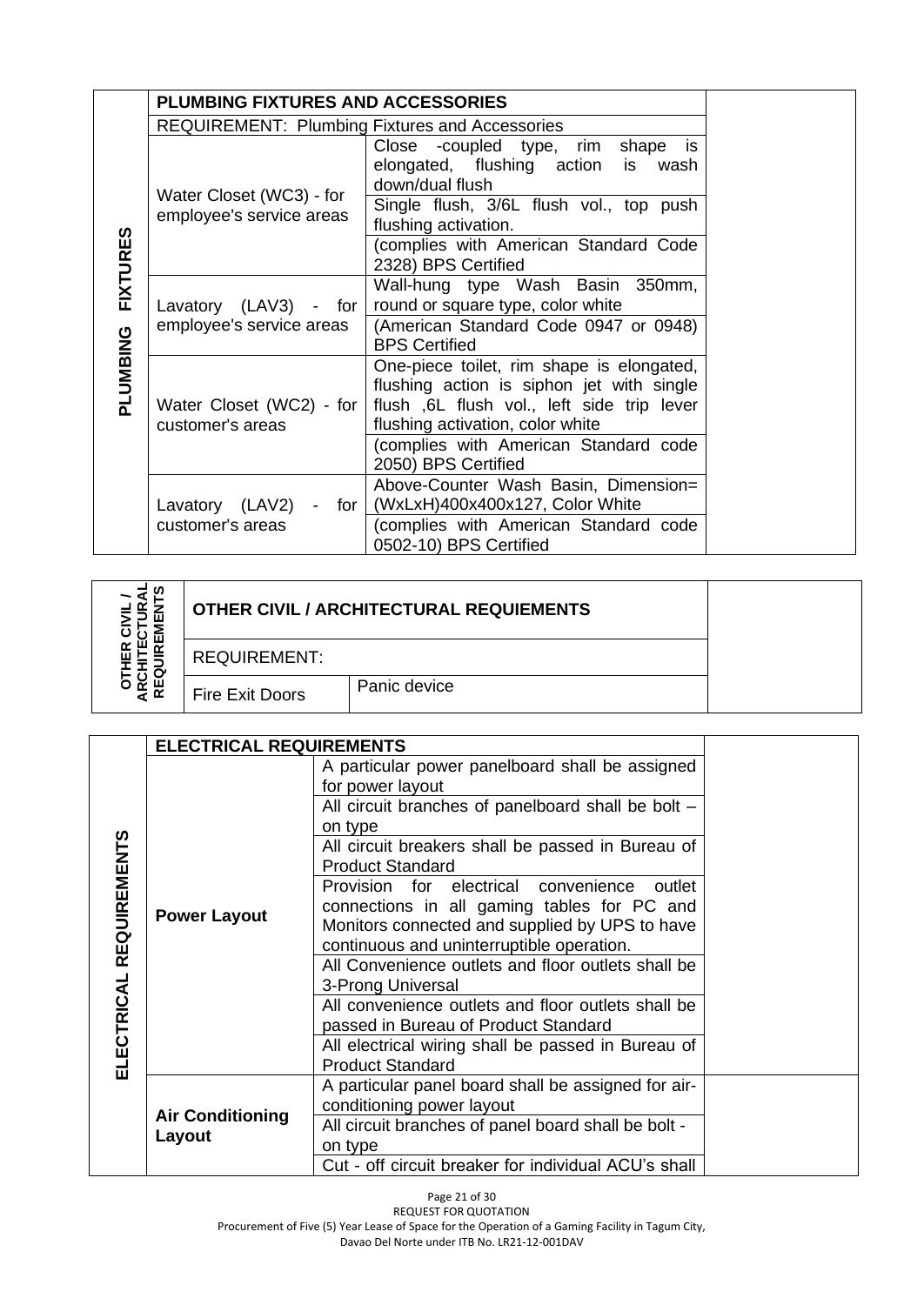|                     | be bolt - on type and enclosed with ga. 16<br>weatherproof metal enclosure                                                                        |  |
|---------------------|---------------------------------------------------------------------------------------------------------------------------------------------------|--|
|                     | All circuit breakers shall be passed in Bureau of<br><b>Product Standard</b>                                                                      |  |
|                     | All electrical wires shall be passed in Bureau of<br><b>Product Standard</b>                                                                      |  |
|                     | Use single phase 220V/230V line to line / line to<br>neutral voltage supply with common grounding<br>system for all slot machine units            |  |
|                     | All electrical circuit homeruns must conform to<br>minimum wire size of 3.5 sq. mm THHN                                                           |  |
| <b>Slot Machine</b> | Use pipe, uPVC 3/4" dia., schedule 40 or cable<br>tray or wire duct, ga. 16 for rough - in layout of<br>slot machine power                        |  |
| <b>Power Layout</b> | Allowable number of slot machine units per<br>circuit is 6-8 units rated 3 - amperes at full load<br>capacity per slot machine unit               |  |
|                     | Allow up to 15 units provided that the electric<br>wires and circuit breakers to be used are<br>compatible to protect the branch circuit homeruns |  |
|                     | Load computation of slot machine units per<br>circuit must be computed using ampere rating                                                        |  |
|                     | Use minimum rated 20 amperes circuit breaker per<br>circuit for circuit protection                                                                |  |
|                     | A particular panel board shall be assigned for slot<br>machine power layout                                                                       |  |
|                     | All circuit branches of panelboard shall be bolt - on<br>type                                                                                     |  |

| <b>Alarm</b> | <b>Fire Detection and</b><br><b>System (FDAS) Layout</b> | Provide rough - in, wiring layout and all<br>needed FDAS equipment accessories<br>FDAS panelboard shall be installed inside<br>the Security Admin Office or location<br>specified by Security Department.                                                                                        |  |
|--------------|----------------------------------------------------------|--------------------------------------------------------------------------------------------------------------------------------------------------------------------------------------------------------------------------------------------------------------------------------------------------|--|
| System       | <b>General Electrical</b>                                | The entire electrical load (slot machines,<br>general lighting, air- conditioning, etc.) at<br>full load operation must be fully connected<br>and supplied by an emergency generator<br>with continuous and uninterruptible power<br>supply during power outage and or utility<br>power problems |  |
|              | <b>Power Transformer</b>                                 | Upgrading and additional for the existing or<br>new installation of Power Transformer when<br>necessary for the account of the Lessor.                                                                                                                                                           |  |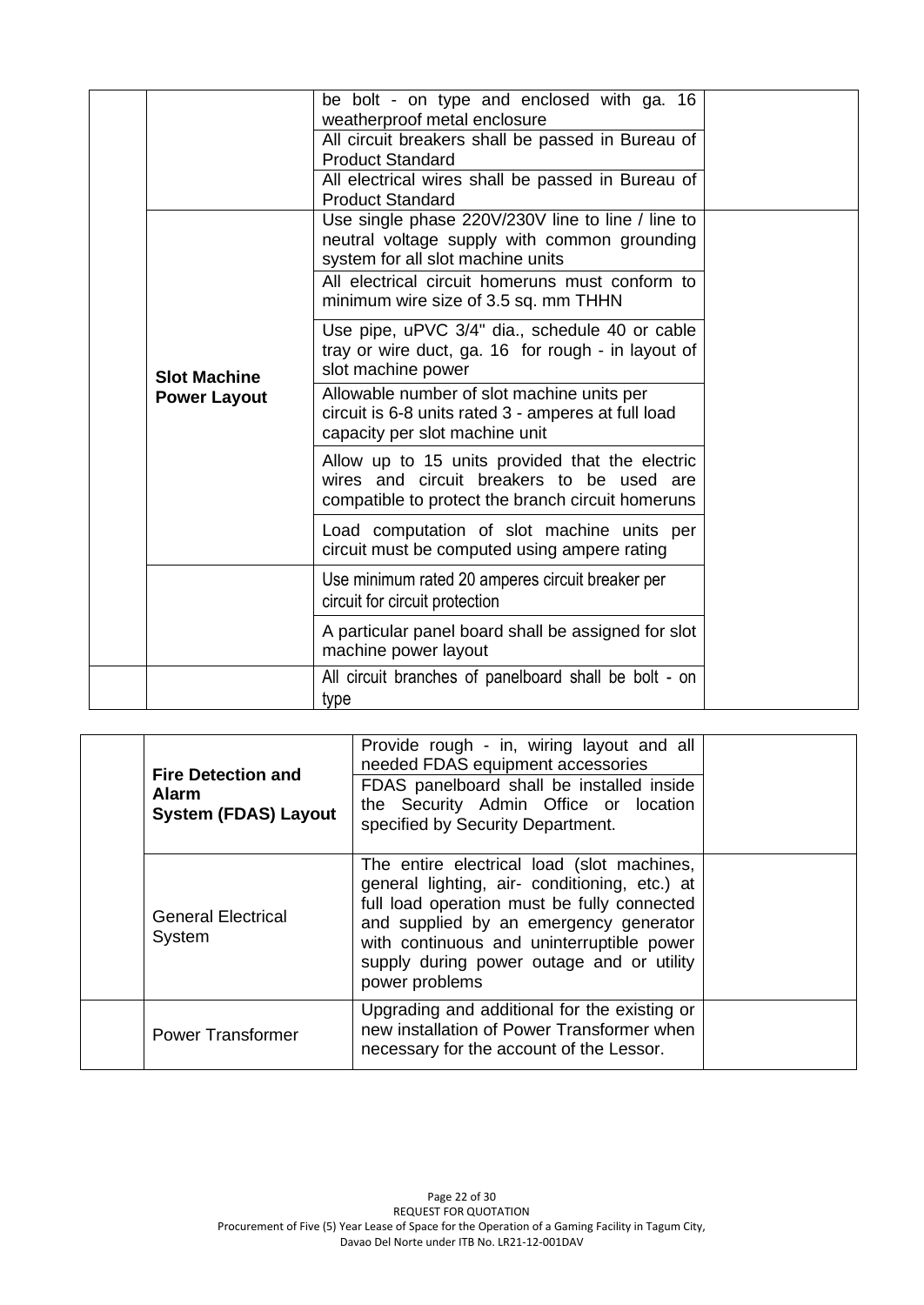## **ANNEX "D**" **ICT REQUIREMENTS**

| <b>REQUIREMENTS</b><br><b>INFORMATION TECHNOLOGY</b> |              |                                                                                           |                                                                               |                                                                                         |                                                                                                                                                                                                                                                                                                                                                                                |                                        | <b>Offered</b><br><b>Technical</b><br>Proposal<br>Please fill<br>up with<br>either:<br>"Comply"<br>or "Not<br>Comply"                                                                             |  |
|------------------------------------------------------|--------------|-------------------------------------------------------------------------------------------|-------------------------------------------------------------------------------|-----------------------------------------------------------------------------------------|--------------------------------------------------------------------------------------------------------------------------------------------------------------------------------------------------------------------------------------------------------------------------------------------------------------------------------------------------------------------------------|----------------------------------------|---------------------------------------------------------------------------------------------------------------------------------------------------------------------------------------------------|--|
|                                                      | <b>FLOOR</b> | <b>CEILING</b>                                                                            | <b>WALL</b>                                                                   | PARTITION/COU<br>NTER/<br><b>FIXTURES</b>                                               | IT OFFICE / SERVER ROOM / MAIN DISTRIBUTION AREA<br><b>LOCATION AND</b><br><b>OTHER</b><br><b>REQUIREMENTS</b>                                                                                                                                                                                                                                                                 | <b>MINIMUM</b><br><b>AREA</b><br>(SQM) | <b>ADDITIONAL</b><br><b>INFORMATION</b>                                                                                                                                                           |  |
| <b>SERVER ROOM</b>                                   | Anti-static  | Gypsum Board on<br>Metal Frames or<br>open ceiling<br>High-quality<br>fire  <br>retardant | DryWall,<br>Gypsum Board<br>on metal frames<br>High-quality fire<br>retardant | Dry Wall, Ficem<br>Board<br><b>or</b><br>Gypsum Board<br>High-quality fire<br>retardant | $3.5m \times 3.5m$ (min)<br>Must be in a dry<br>area and above<br>ground level.<br>Must not be located<br>mechanical<br>near<br>electrical<br>rooms,<br>distribution panels<br>and wet/dirty areas.                                                                                                                                                                            | 12.45                                  | The Server Room<br>houses<br>core<br>electronic<br>equipment, such as<br>servers,<br>routers,<br>etc.<br>The Server Room<br>may function as<br>MDF/IDF<br>and<br>contain an entrance<br>facility. |  |
|                                                      |              | Height: 2.6m                                                                              |                                                                               |                                                                                         | Environmental<br>Control<br>System:<br>with back-up Air<br>Conditioning<br>System. 20°C to<br>25°C. 40% to 55%<br>relative humidity<br>System:<br>Security<br>24-hour<br>video<br>surveillance system<br>with storage.<br>Grounding System:<br>Common<br>bonding<br>network (CBN) -<br>equipotential ground<br>reference<br>Door size: Minimum<br>1m/3ft wide 2.13/7ft<br>high |                                        |                                                                                                                                                                                                   |  |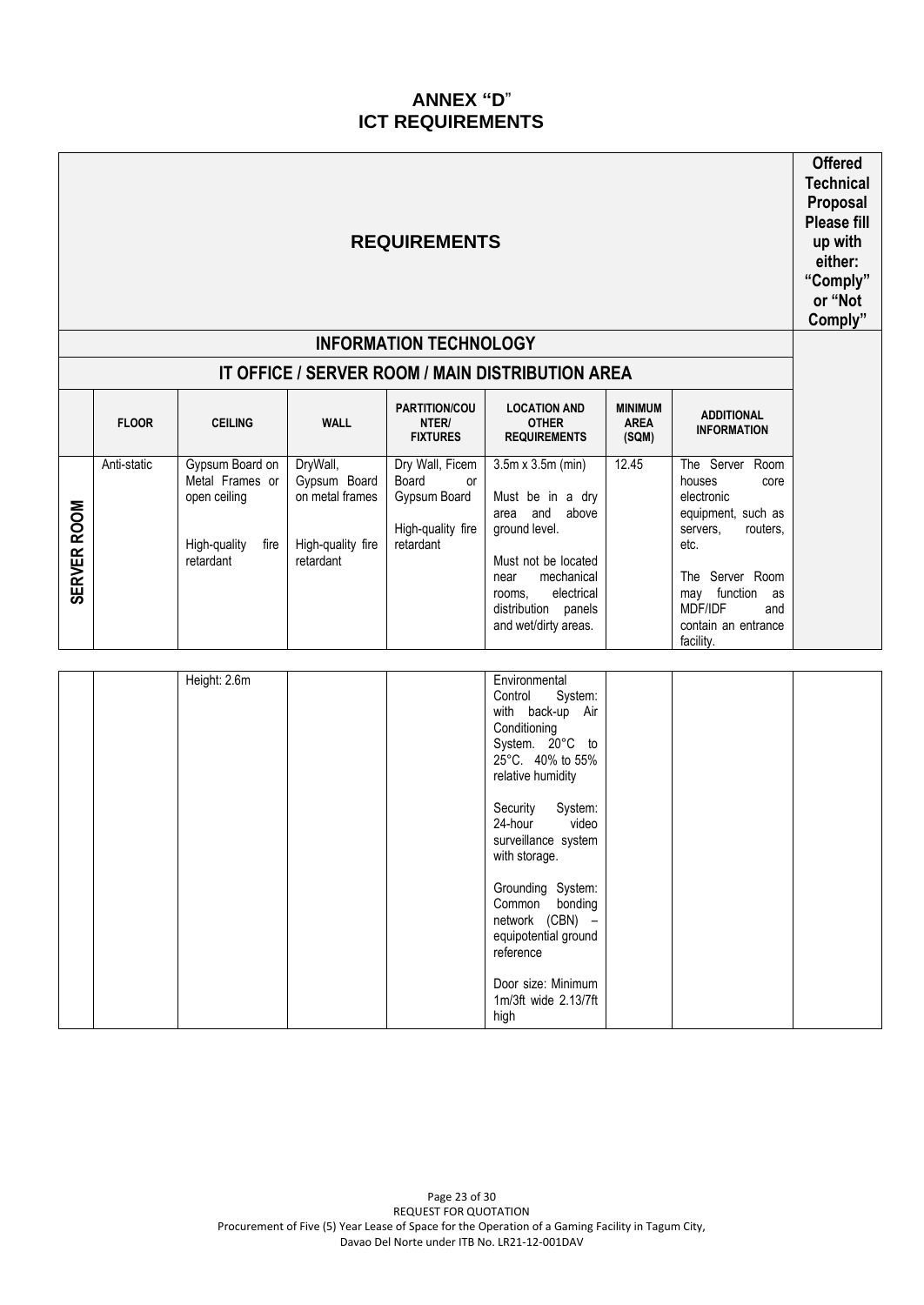|             |  |  | A dedicated 100A,<br>220V circuit breaker<br>shall<br>panel<br>be<br>installed within the<br>MDF.                                                                                                                                                                                                |  |  |
|-------------|--|--|--------------------------------------------------------------------------------------------------------------------------------------------------------------------------------------------------------------------------------------------------------------------------------------------------|--|--|
|             |  |  | No water or other<br>liquid-<br>carrying<br>be<br>piping<br>can<br>in the<br>present<br>IDF.                                                                                                                                                                                                     |  |  |
| SERVER ROOM |  |  | Examples include<br>but are not limited<br>Plumbing<br>to:<br>including<br>both<br>supply and drain<br>lines of any type.<br>Steam lines (this<br>an<br>absolute<br>is<br>must not)<br>○ Chilled Water<br>○ HVAC condensate<br>lines<br>OHVAC Duct work<br>sprinkler<br>Any<br>systems must be   |  |  |
|             |  |  | pre-action system<br>The room directly<br>the<br>above<br>IDF<br>cannot<br>have any<br>substantial<br>plumbing<br>or<br>that<br>equipment<br>could<br>potentially<br>cause the flooding<br>the<br>IDF.<br>of<br>Examples include,<br>but are not limited<br>to:<br>Restrooms<br>Mechanical rooms |  |  |
|             |  |  | Should be in a dry<br>area and above<br>ground level                                                                                                                                                                                                                                             |  |  |
|             |  |  | dedicated<br>$\mathsf{A}$<br>220volt<br>100amp<br>circuit breaker panel<br>shall be installed<br>within the MDF.                                                                                                                                                                                 |  |  |

| <b>OTHER CONDITION:</b>             |              |                                     |  |
|-------------------------------------|--------------|-------------------------------------|--|
| Air-conditioning unit (back-<br>up' | One (1) unit | Air-conditioning unit (back-up)1 HP |  |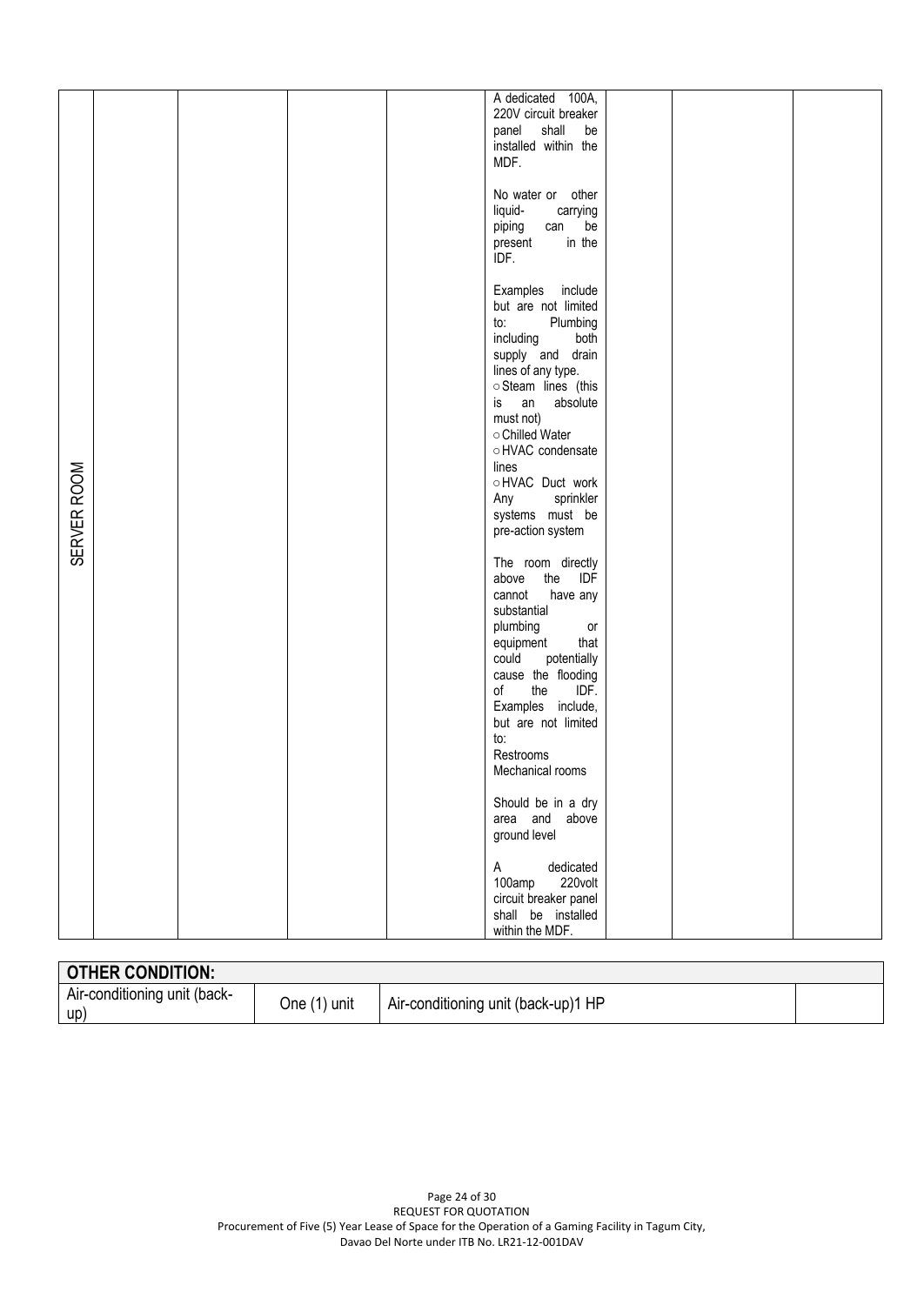### **ANNEX "E" TREASURY DIVISION**

|                                                                                                 | <b>Offered</b><br><b>Technical</b><br>Proposal<br>Please fill up with<br>either: "Comply"<br>or "Not Comply"                                                                                                                                                                 |                                                                                                                                                                                                                                                |  |  |  |
|-------------------------------------------------------------------------------------------------|------------------------------------------------------------------------------------------------------------------------------------------------------------------------------------------------------------------------------------------------------------------------------|------------------------------------------------------------------------------------------------------------------------------------------------------------------------------------------------------------------------------------------------|--|--|--|
|                                                                                                 | <b>TREASURY AREA</b>                                                                                                                                                                                                                                                         |                                                                                                                                                                                                                                                |  |  |  |
|                                                                                                 | <b>DESCRIPTION</b>                                                                                                                                                                                                                                                           |                                                                                                                                                                                                                                                |  |  |  |
| Ante Room,<br><b>Money Counting</b><br>Room, TO 1<br>Working Area,<br>Vault Area, Stock<br>Room | Concrete Finish flooring w/<br>1.<br>ceramic tiles.<br>2. Heavy Duty Door w/ roll-up<br>(must have enough space to<br>allow entry of stacker cart) with<br>buzzer and peep hole.<br>3. Glass window at the Refill room<br>& MCR shall be reinforced w/<br>Heavy Duty grills. | Any or Combination of Concrete<br>Walls-double with laminated Board<br>(MDF), Decorative Plywood with<br>stainless trimmings/ metal frames.<br>The treasury vault area shall be<br>sealed with steel mesh from above<br>and concrete flooring. |  |  |  |
|                                                                                                 |                                                                                                                                                                                                                                                                              |                                                                                                                                                                                                                                                |  |  |  |
| <b>SOFT COUNT ROOM</b>                                                                          |                                                                                                                                                                                                                                                                              |                                                                                                                                                                                                                                                |  |  |  |

| TELLER'S BOOTH (3-holes) |                                                                                                                                                                                                                                                                                                                                                                                                                              |  |
|--------------------------|------------------------------------------------------------------------------------------------------------------------------------------------------------------------------------------------------------------------------------------------------------------------------------------------------------------------------------------------------------------------------------------------------------------------------|--|
|                          | 1. Concrete Finish flooring w/<br>ceramic tiles.<br>2. Installation of Double Lock<br>Roll-up and Roll-down metal<br>Window<br>3. Teller's booth window must be<br>made of 12mm glass.<br>4. Inside Tellers counter must be<br>3ft from the floor w/ 3<br>drawers (60cm x 40cm x<br>15cm)<br>5. Heavy Duty Door for 2 Tellers<br><b>Booth</b><br>6. Drawer must be installed with<br>removable<br>cash<br>partition/divider. |  |

Page 25 of 30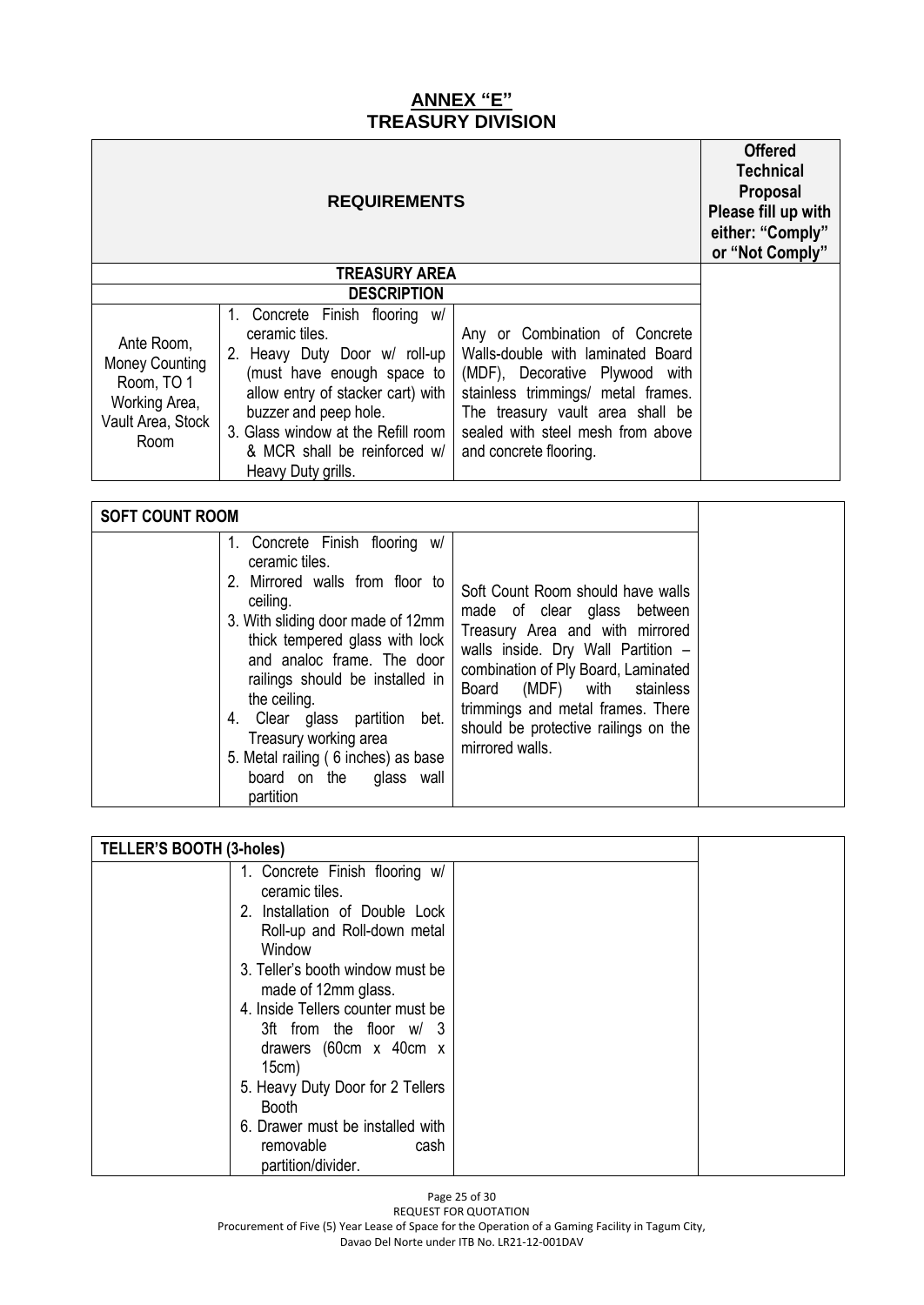| roller<br>the<br>tor<br>duty<br>Heavy |  |
|---------------------------------------|--|
| drawers                               |  |

| <b>VAULT ROOM</b>                                                                                                                                                                                                                                                                                                                                                                                                                                                                                                                                                               |
|---------------------------------------------------------------------------------------------------------------------------------------------------------------------------------------------------------------------------------------------------------------------------------------------------------------------------------------------------------------------------------------------------------------------------------------------------------------------------------------------------------------------------------------------------------------------------------|
| 1. Concrete Finish flooring w/<br>ceramic tiles.<br>2. Sliding glass door w/ lock and<br>Dry Wall Partition - Any<br>.or<br>Combination of Concrete Walls-<br>metal framing.<br>3. Ceilingmust have wire mesh of<br>double with laminated Board (MDF),<br>at least 4.5mm thick.<br>Ply Board with stainless trimmings<br>and metal frames. Fabric, Vinyl Wall<br>4. For exchange windows:<br>Open window w/ Sliding glass  <br>Cover, Decorative Plywood with<br>stainless trimmings/ metal frames.<br>$(H=10" x W=20") w/ counter$<br>height of 47" from the floor w/<br>lock. |

| <b>FILL ROOM</b>                    |                                                                                                                                                                                         |                                                                                                                                                                                                                                                                                                                                                                            |
|-------------------------------------|-----------------------------------------------------------------------------------------------------------------------------------------------------------------------------------------|----------------------------------------------------------------------------------------------------------------------------------------------------------------------------------------------------------------------------------------------------------------------------------------------------------------------------------------------------------------------------|
| Refill room near<br>the vault area. | 1. Concrete Finish flooring w/<br>ceramic tiles.<br>2. Window w/ double swing grills<br>have a top counter on both<br>sides.<br>3. Window measurement: H=12"<br>from the floor w/ lock. | Dry Wall Partition - any<br>or -<br>combination of Concrete Walls-<br>double with laminated Board (MDF),<br>w/ lock and metal framing must   Ply Board, Laminated Board (MDF)<br>with stainless trimmings and metal<br>frames. Stainless trimmings/ metal<br>frames.<br>x W=24" w/ counter height of 47"   The whole refill room should be<br>sealed from above and below. |

| <b>TREASURY STORAGE/STOCK ROOM</b> |                                                                                    |                                                                                                                                                                                                              |  |
|------------------------------------|------------------------------------------------------------------------------------|--------------------------------------------------------------------------------------------------------------------------------------------------------------------------------------------------------------|--|
| <b>Treasury Office</b>             | 1. Concrete Finish flooring w/<br>ceramic tiles.<br>2. Heavy Duty Hard Door w/lock | Wall Partition<br>Drv<br>$\overline{\phantom{m}}$<br>anv<br>.or<br>combination<br>of<br>P <sub>W</sub><br>Board,<br>with<br>Board<br>(MDF)<br>Laminated<br>trimmings<br>stainless<br>metal<br>and<br>frames. |  |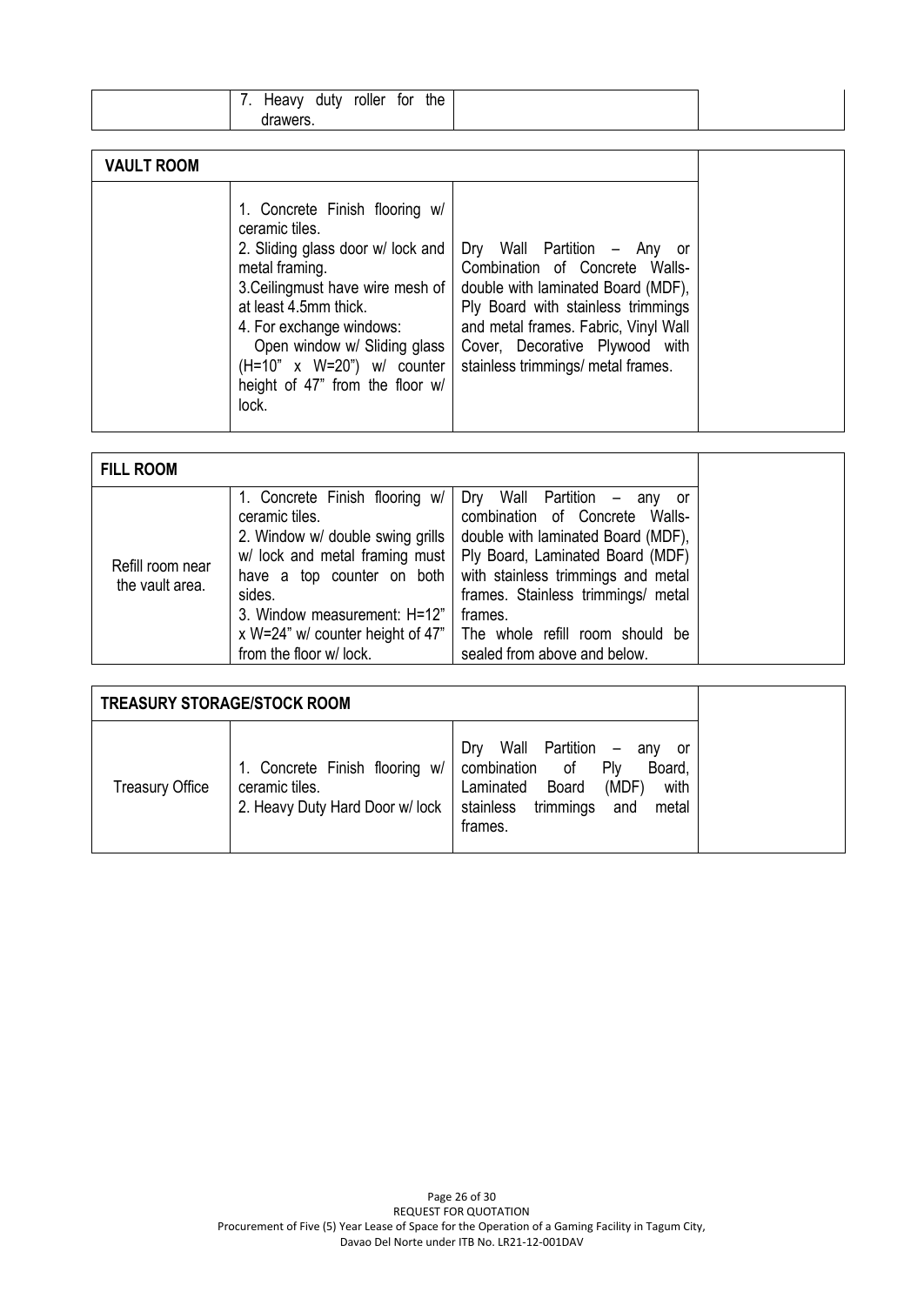#### **F INANCIAL PROPOSAL**

| Procurement of Five (5) Year Lease of Space for the Operation of a Gaming Facility in<br>Tagum City, Davao Del Norte |                                                             |                                   |                                                                                                               |            |                                                                                                   |  |
|----------------------------------------------------------------------------------------------------------------------|-------------------------------------------------------------|-----------------------------------|---------------------------------------------------------------------------------------------------------------|------------|---------------------------------------------------------------------------------------------------|--|
| Period                                                                                                               | <b>Rental Rate</b><br>per square<br>meter<br>VAT Exclusive, | <b>Escalation</b><br>Rate<br>$\%$ | <b>MONTHLY RATE</b><br><b>VAT Exclusive</b><br><b>Zero-Rated Transaction</b><br>(Please state Amount in Words |            | <b>YEARLY RATE</b><br>VAT Exclusive, Zero-<br><b>Rated Transaction</b><br>(Please state Amount in |  |
|                                                                                                                      | Zero-Rated<br>Transaction                                   |                                   | and in Figures)                                                                                               |            | Words and in Figures)                                                                             |  |
| 1 <sup>st</sup><br>year                                                                                              |                                                             |                                   |                                                                                                               |            |                                                                                                   |  |
| 2 <sup>nd</sup><br>year                                                                                              |                                                             |                                   |                                                                                                               |            |                                                                                                   |  |
| 3 <sup>rd</sup><br>year                                                                                              |                                                             |                                   |                                                                                                               |            |                                                                                                   |  |
| 4 <sup>th</sup><br>year                                                                                              |                                                             |                                   |                                                                                                               |            |                                                                                                   |  |
| 5 <sup>th</sup><br>year                                                                                              |                                                             |                                   |                                                                                                               |            |                                                                                                   |  |
| <b>GRAND TOTAL COST FOR A PERIOD OF</b><br>FIVE (5) YEARS<br>VAT Exclusive, Zero-Rated Transaction                   |                                                             |                                   |                                                                                                               | $(PhP$ $)$ |                                                                                                   |  |
|                                                                                                                      |                                                             |                                   |                                                                                                               |            | (Please state Amount in Words and in Figures)                                                     |  |

#### **Additional Requirements:**

Together with the submission of the proposal/quotation, kindly submit the following documents on the deadline for the Submission and Receipt of Quotations which is on **December 28, 2021, Tuesday, 1:00P.M.**

1. Valid Mayor's Permit issued by the city or municipality where the principal place of business of the prospective bidder is located, or the equivalent document for Exclusive Economic Zones or Areas.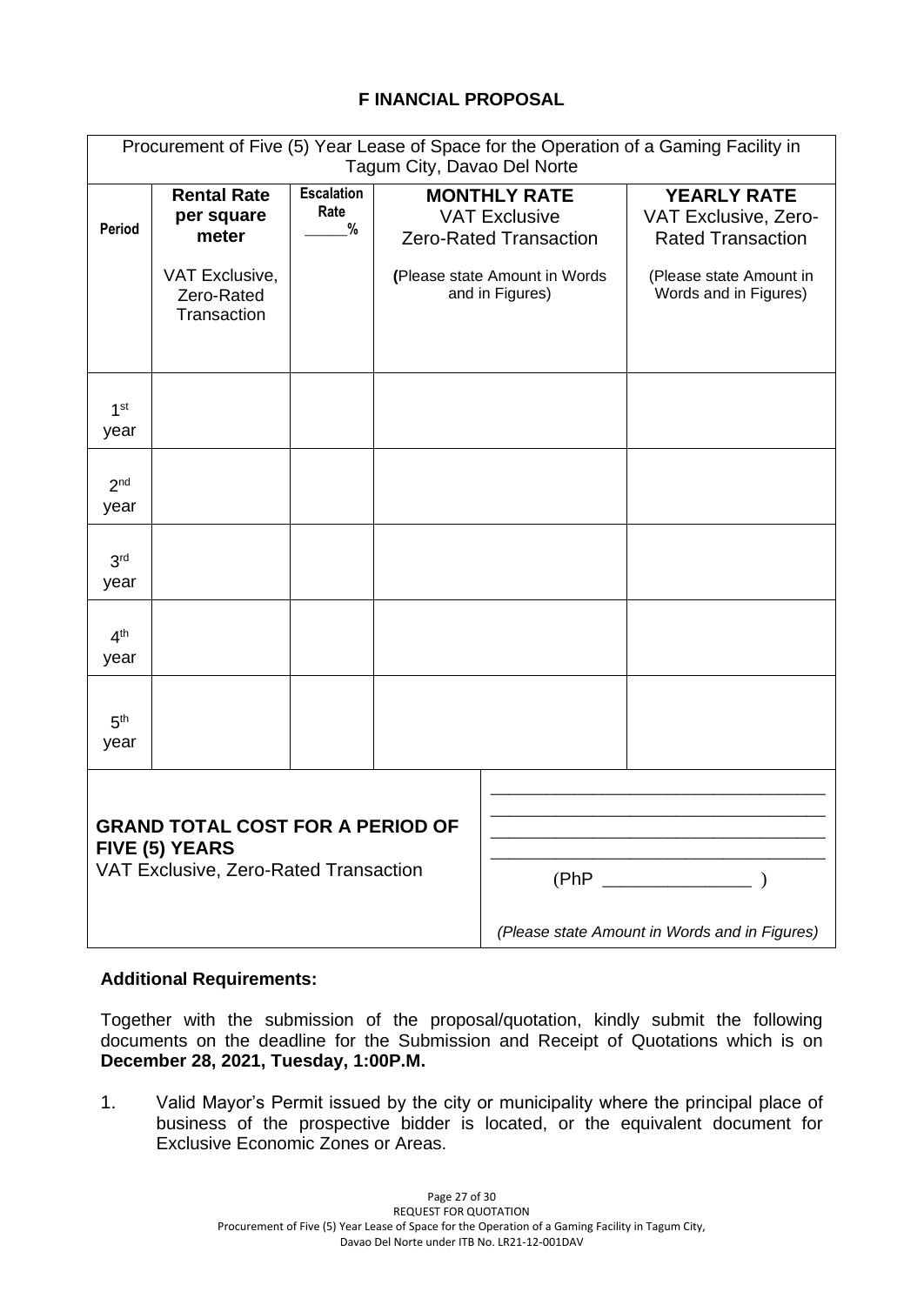In cases of recently expired Mayor's/Business Permits, it shall be accepted together with the official receipt as proof that the bidder has applied for the renewal within the period prescribed by the concerned local government unit, provided that the renewed permit shall be submitted as a post-qualification requirement before issuance of the Notice of Award.

2. Latest Income or Business Tax Returns filed and paid through the BIR Electronic Filing and Payment System (EFPS).

In accordance with Executive Order (E.O.) No. 398, Revenue Regulation (R.R.) No. 03-2005 and Revenue Memorandum Circular (RMC) 16 – 2005, the abovementioned tax returns shall refer to the following:

- a. Latest Income Tax Return (ITR) shall be the ITR for the preceding year, whether calendar or fiscal, or
- b. Latest Business Tax Returns shall refer to the Value Added Tax (VAT) or Percentage Tax filed and paid covering the previous six (6) months before the date of Submission, Receipt, Opening & Preliminary Examination of Bids.
- 3. Philippine Government Electronic Procurement System (PhilGEPS) Registration Number or a valid PhilGEPS Registration Certificate;
- 4. Original copy of the duly notarized Secretary's Certificate (in case of corporations, partnerships or joint ventures) or a Special Power of Attorney (in case of Sole Proprietor) attesting that the signatory is the duly authorized and designated representative of the prospective bidder, and granted full power and authority to do, execute and perform any and all acts necessary and/or to represent the prospective bidder in the procurement activity;
- 5. In case of sub-lease arrangements, Title of the real property under the name of its owner and any proof showing its rights over the property for the entire duration of the lease contract; or In case the owner of the real property is the prospective Lessor, the title of the real property;
- 6. Structural Stability Certificate Structural stability / guarantee certificate duly signed and sealed by a certified ASEP Structural Engineer or PICE Specialist for Structural Engineering;
- 7. Floor Plan or Floor Layout showing the open space to be leased, including floor dimensions and distances between columns/structural members;
- 8. Fire Safety Inspection Certificate (FSIC);
- 9. Permit to Operate (PTO) of Generator Set;
- 10. AS BUILT Civil, Electrical and Mechanical plans 20" x 30" tracing paper / blueprint and in electronic format (dwg and pdf) signed by duly licensed engineer.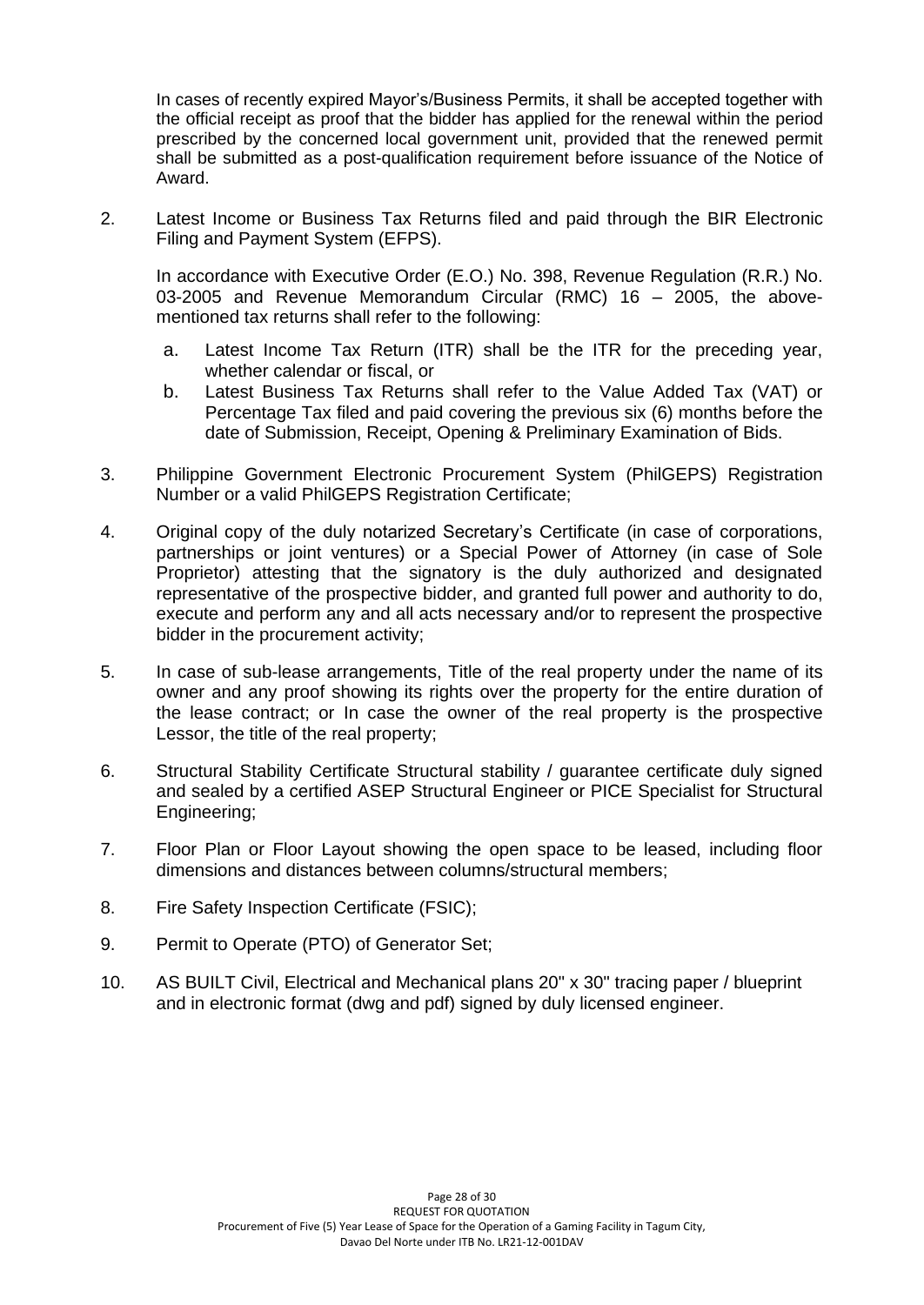#### **CERTIFICATION**

THIS IS TO CERTIFY THAT \_\_\_\_\_\_\_\_\_\_\_\_\_\_\_\_\_\_\_\_\_\_\_\_\_\_\_\_\_\_\_\_\_\_\_\_\_\_\_\_\_\_\_\_\_\_\_

LOCATED ALONG

IS **STRUCTURALLY SOUND** TO CARRY THE LOADS FOR THE PROPOSED CASINO FILIPINO, ITS MACHINES AND ACCESSORIES AT THE \_\_\_\_\_\_\_\_\_\_\_\_\_\_\_\_\_\_\_\_ FLOOR OF THE SAID BUILDING.

THIS CERTIFICATON IS BEING ISSUED FOR ITS PURPOSE.

| <b>CIVIL-STRUCTURAL ENGINEER</b> |
|----------------------------------|
| PRC LIC. NO.:                    |
| PTR NO.:                         |
| DATE ISSUED:                     |